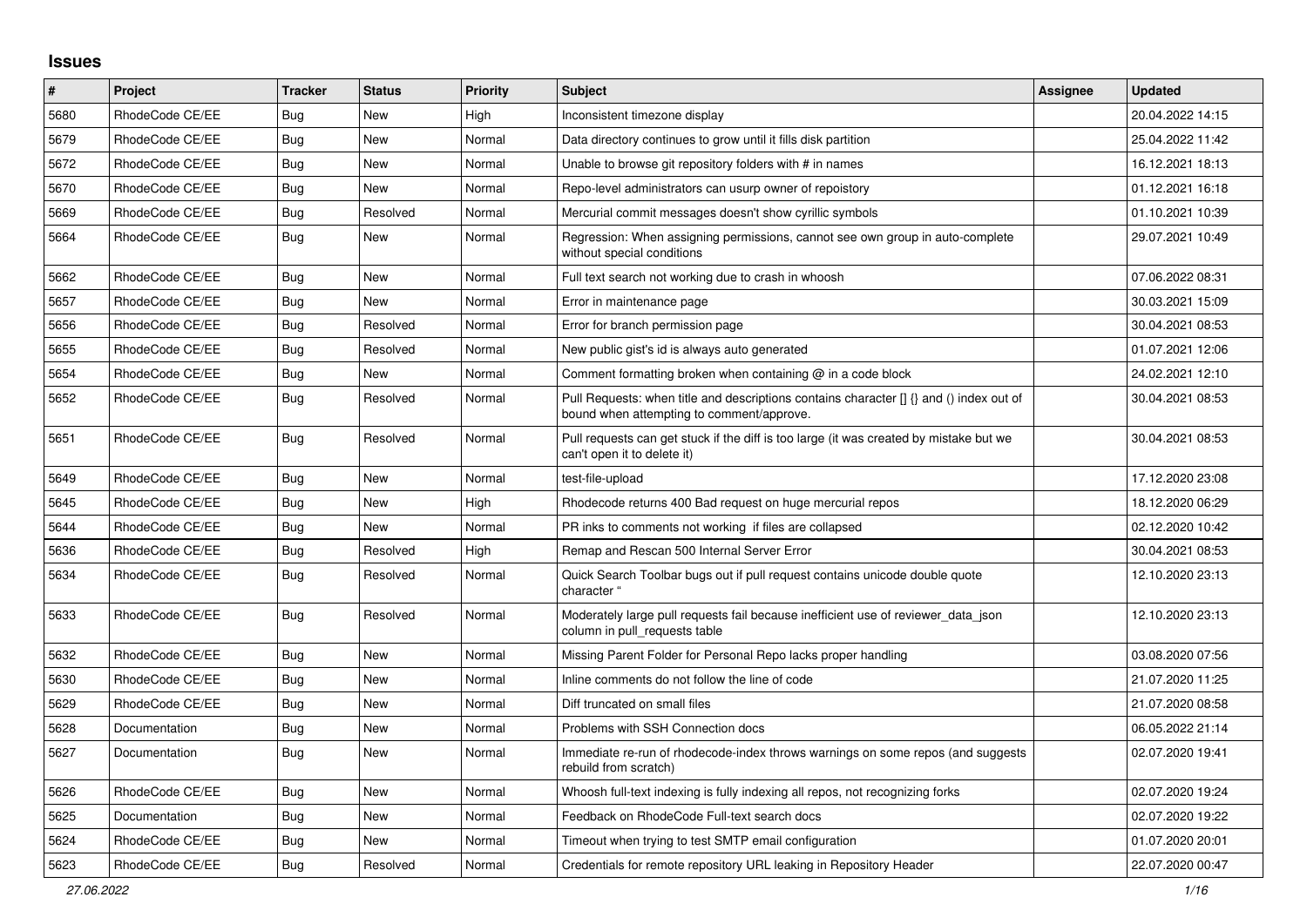| $\pmb{\#}$ | Project         | <b>Tracker</b> | <b>Status</b> | <b>Priority</b> | <b>Subject</b>                                                                                  | <b>Assignee</b>     | <b>Updated</b>   |
|------------|-----------------|----------------|---------------|-----------------|-------------------------------------------------------------------------------------------------|---------------------|------------------|
| 5622       | RhodeCode CE/EE | <b>Bug</b>     | Resolved      | High            | Upgrade from 4.18.3 to 4.19.3 broke all PRs                                                     |                     | 28.07.2020 16:44 |
| 5621       | RhodeCode CE/EE | <b>Bug</b>     | Resolved      | Urgent          | LDAP + User Groups authentication plugin not working after upgrade to 4.19.x                    |                     | 15.06.2020 17:56 |
| 5620       | RhodeCode CE/EE | <b>Bug</b>     | Resolved      | Normal          | Regression of mail rendering in Thunderbird                                                     |                     | 15.06.2020 16:45 |
| 5619       | RhodeCode CE/EE | Bug            | Resolved      | Normal          | Setting Landing Commit to SVN Trunk results in Files tab hitting a 404                          |                     | 04.06.2020 23:51 |
| 5612       | RhodeCode CE/EE | Bug            | <b>New</b>    | Low             | CPU cores getting maxed out by VCSServer on Repository Size request                             |                     | 03.10.2021 23:25 |
| 5610       | RhodeCode CE/EE | Bug            | Resolved      | Normal          | Files navigation looses the at= <name> marker</name>                                            | Daniel D            | 03.10.2021 23:23 |
| 5608       | RhodeCode CE/EE | Bug            | Resolved      | High            | svn+ssh user set incorrectly                                                                    | Daniel D            | 31.03.2020 18:21 |
| 5606       | RhodeCode CE/EE | Bug            | Resolved      | High            | SVN + ssh subdirectory failure                                                                  | Daniel D            | 09.04.2020 03:29 |
| 5605       | RhodeCode CE/EE | <b>Bug</b>     | Resolved      | Normal          | Cannot set subversion compatibility to 1.10                                                     |                     | 30.03.2020 17:27 |
| 5604       | RhodeCode CE/EE | Bug            | Resolved      | High            | Search error on second result page                                                              | Daniel D            | 30.03.2020 16:01 |
| 5599       | RhodeCode CE/EE | Bug            | Resolved      | Normal          | SVN navigation to trunk fails                                                                   | Daniel D            | 04.04.2020 11:21 |
| 5598       | Documentation   | Bug            | New           | Low             | Typo in force delete command                                                                    |                     | 19.03.2020 20:10 |
| 5596       | RhodeCode CE/EE | <b>Bug</b>     | Resolved      | Normal          | Pull Request duplicated after description edit                                                  |                     | 14.04.2020 13:28 |
| 5594       | RhodeCode CE/EE | <b>Bug</b>     | Resolved      | Normal          | Credentials in Repository Settings for Pull requests are exposed                                |                     | 28.05.2020 20:25 |
| 5590       | RhodeCode CE/EE | <b>Bug</b>     | New           | Normal          | Pull Request creation takes 2 minutes                                                           |                     | 28.05.2020 20:48 |
| 5588       | RhodeCode CE/EE | Bug            | New           | Normal          | wrong rendering of issue tracker pattern                                                        |                     | 29.01.2020 11:24 |
| 5587       | RhodeCode CE/EE | <b>Bug</b>     | Resolved      | Normal          | Broken metatags in 4.18.1                                                                       | <b>Marcin Lulek</b> | 29.01.2020 11:46 |
| 5579       | RhodeCode CE/EE | Bug            | Resolved      | Normal          | JS bug when a commit message can be parsed as a number                                          | Daniel D            | 20.01.2020 10:04 |
| 5576       | RhodeCode CE/EE | <b>Bug</b>     | Resolved      | High            | Hosting many repositories                                                                       | Craig Fairhurst     | 12.02.2020 12:55 |
| 5575       | RhodeCode CE/EE | <b>Bug</b>     | Resolved      | Low             | Filtering username containing '-' does not work in Admin audit log panel                        |                     | 20.01.2020 10:04 |
| 5573       | RhodeCode CE/EE | Bug            | Resolved      | Normal          | Wrong notification Base Url for Email-Integrations                                              |                     | 16.01.2020 08:53 |
| 5571       | RhodeCode CE/EE | <b>Bug</b>     | Resolved      | Normal          | redmine does not work with firefox any more                                                     |                     | 25.10.2019 12:38 |
| 5570       | RhodeCode CE/EE | Bug            | <b>New</b>    | Normal          | Remap repositories always fail in RhodeCode community                                           |                     | 04.10.2019 14:50 |
| 5569       | RhodeCode CE/EE | Bug            | Resolved      | Normal          | SshWrapper error                                                                                |                     | 21.01.2020 02:02 |
| 5567       | RhodeCode CE/EE | <b>Bug</b>     | Resolved      | High            | Error after PR was updated                                                                      |                     | 20.01.2020 10:04 |
| 5561       | RhodeCode CE/EE | Bug            | Resolved      | Normal          | PR diff doesn't update when target changes                                                      |                     | 21.05.2020 11:53 |
| 5560       | RhodeCode CE/EE | <b>Bug</b>     | Resolved      | High            | Check all permission API function to flush caches for auth perms                                |                     | 08.06.2021 23:56 |
| 5559       | RhodeCode CE/EE | <b>Bug</b>     | New           | Normal          | Timezone handling issue on repos list                                                           |                     | 07.07.2019 22:19 |
| 5558       | RhodeCode CE/EE | Bug            | Resolved      | Low             | Commit compare window covers text                                                               |                     | 08.07.2019 18:12 |
| 5557       | RhodeCode CE/EE | <b>Bug</b>     | Resolved      | Normal          | Consider removing slashes from the RSS feed names                                               |                     | 31.10.2019 19:54 |
| 5556       | RhodeCode CE/EE | Bug            | New           | Normal          | After upgrade RhodeCode Enterprise, pull request via API adds repo owner as<br>default reviewer |                     | 01.01.2020 13:09 |
| 5555       | RhodeCode CE/EE | <b>Bug</b>     | Resolved      | Normal          | Making Repository Public does not update the Default User Permissions                           |                     | 28.05.2020 20:26 |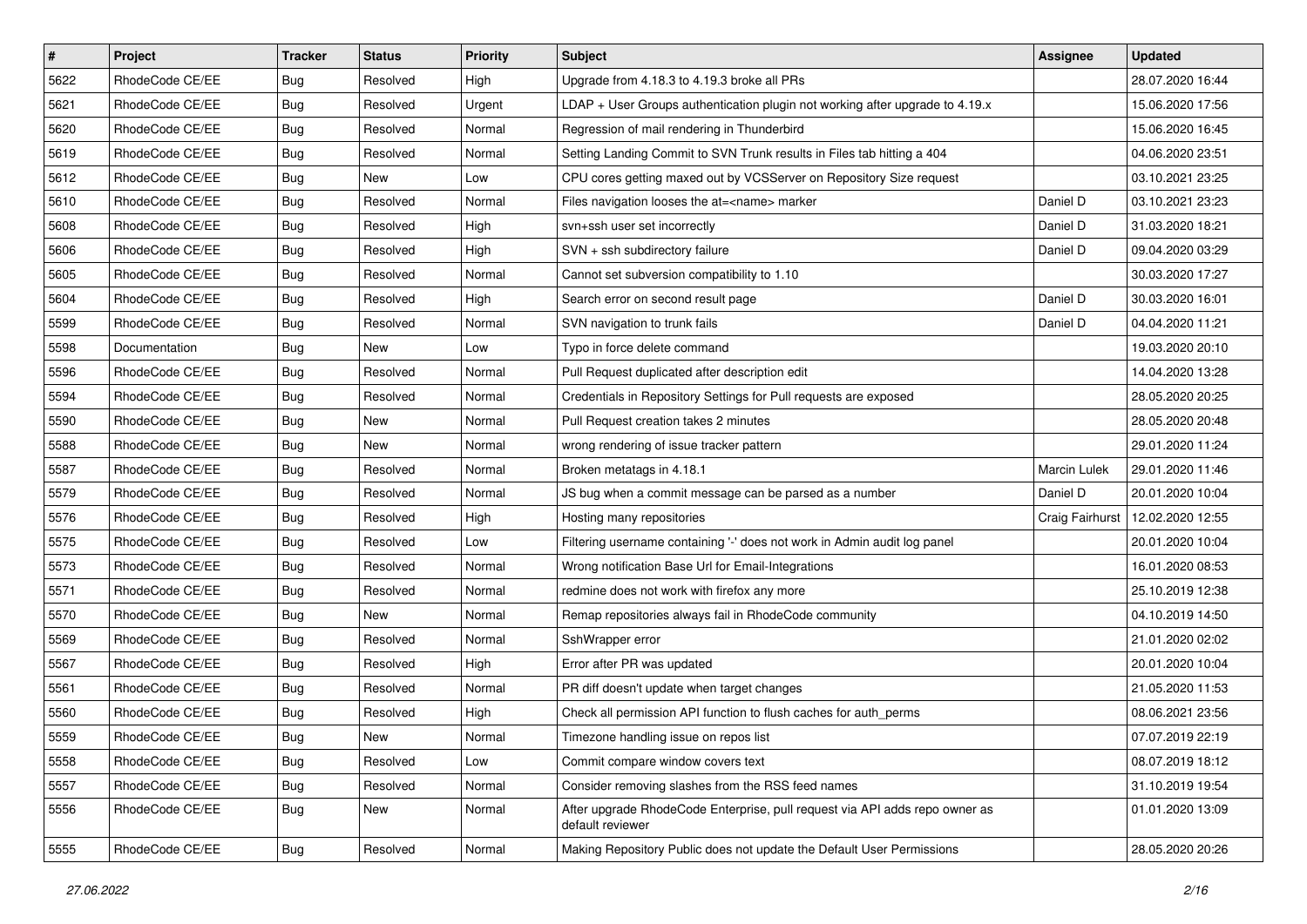| $\pmb{\#}$ | <b>Project</b>    | <b>Tracker</b> | <b>Status</b> | <b>Priority</b> | <b>Subject</b>                                                                                                    | Assignee           | <b>Updated</b>   |
|------------|-------------------|----------------|---------------|-----------------|-------------------------------------------------------------------------------------------------------------------|--------------------|------------------|
| 5553       | RhodeCode CE/EE   | Bug            | New           | Normal          | Exceptions Tracker - Exception ID: 140095575901360 after upgrade to the lastes<br>version                         | Thierry<br>Wynsdau | 10.07.2019 10:33 |
| 5551       | Documentation     | Bug            | New           | Normal          | Mention LargeFile and LFS in the Backup page                                                                      |                    | 21.04.2019 20:58 |
| 5550       | RhodeCode CE/EE   | Bug            | New           | Normal          | 500 Internal Server Error   The server has either erred or is incapable of performing<br>the requested operation. |                    | 18.04.2019 17:12 |
| 5547       | RhodeCode CE/EE   | Bug            | <b>New</b>    | Normal          | UI not consistent between Firefox and Chrome                                                                      |                    | 01.03.2019 23:35 |
| 5545       | RhodeCode CE/EE   | Bug            | New           | Normal          | Merge commit to contain the username/reponame of the origin                                                       |                    | 28.02.2019 13:46 |
| 5540       | RhodeCode CE/EE   | <b>Bug</b>     | <b>New</b>    | Normal          | Rhode Code 4.15.2 VCS Caching(?) behaviour                                                                        |                    | 25.02.2019 17:01 |
| 5538       | RhodeCode CE/EE   | Bug            | New           | Normal          | internal server error (UnicodeDecodeError) during rhodecode-index request                                         |                    | 20.02.2019 14:43 |
| 5535       | RhodeCode Control | Bug            | <b>New</b>    | Normal          | improper rollback on upgrade failure                                                                              |                    | 09.02.2019 21:12 |
| 5531       | RhodeCode Tools   | <b>Bug</b>     | New           | Normal          | rhodecode-index: default cli opts overwrite given mapping file                                                    |                    | 17.07.2020 17:36 |
| 5530       | RhodeCode CE/EE   | Bug            | Resolved      | Normal          | Email integration has incorrect url                                                                               |                    | 09.02.2019 10:33 |
| 5528       | RhodeCode CE/EE   | Bug            | Resolved      | High            | Empty Unicode file causes the PR to return HTTP 500                                                               |                    | 28.02.2019 13:52 |
| 5524       | RhodeCode CE/EE   | <b>Bug</b>     | New           | High            | Cannot log into RhodeCode anymore                                                                                 |                    | 15.01.2019 17:08 |
| 5523       | RhodeCode CE/EE   | Bug            | Resolved      | High            | user from AD is asked to change his password when logs in.                                                        | Thierry<br>Wynsdau | 28.05.2020 20:28 |
| 5522       | RhodeCode CE/EE   | Bug            | Resolved      | Low             | vcsserver fails when url contains extra "/"                                                                       |                    | 28.02.2019 13:52 |
| 5521       | RhodeCode CE/EE   | Bug            | Resolved      | Normal          | Proxing SVN http requests does not work when using prefix for rhodecode.                                          |                    | 28.02.2019 13:52 |
| 5519       | RhodeCode CE/EE   | <b>Bug</b>     | <b>New</b>    | High            | User unable to fork the repo despite setting Repository Forking to Disabled                                       |                    | 11.12.2018 22:21 |
| 5518       | RhodeCode CE/EE   | Bug            | Resolved      | Normal          | Zero-sized files in /rhodecode/config/rcextensions/examples                                                       |                    | 21.01.2020 02:18 |
| 5517       | RhodeCode CE/EE   | Bug            | Resolved      | Urgent          | Problem with upgrading to Community-4.15                                                                          |                    | 11.12.2018 06:32 |
| 5515       | RhodeCode CE/EE   | <b>Bug</b>     | Resolved      | Normal          | PR default reviewer is incorrect                                                                                  |                    | 28.02.2019 13:52 |
| 5513       | RhodeCode CE/EE   | <b>Bug</b>     | Resolved      | High            | Gist: GitHub flavoured markdown gist creation fails                                                               |                    | 07.07.2019 22:21 |
| 5512       | RhodeCode CE/EE   | Bug            | New           | Normal          | Show commit phase in summary view                                                                                 |                    | 09.11.2018 21:37 |
| 5510       | RhodeCode CE/EE   | Bug            | New           | High            | AssertionError: unexpected parameters: user_agent & hook_type                                                     |                    | 31.07.2021 11:14 |
| 5509       | RhodeCode CE/EE   | Bug            | New           | Normal          | Remove `limportant attributes` from UI elements                                                                   |                    | 07.12.2018 07:40 |
| 5507       | RhodeCode CE/EE   | <b>Bug</b>     | Resolved      | Normal          | Markdown rendering needs improvement                                                                              |                    | 15.08.2019 15:40 |
| 5506       | RhodeCode CE/EE   | <b>Bug</b>     | New           | Normal          | Web UI fonts are not looking good and is difficult to read for people with low vision                             |                    | 26.10.2018 09:38 |
| 5505       | RhodeCode CE/EE   | Bug            | Resolved      | Normal          | Notification emails from RhodeCode is garbled in Outlook 2016 web client                                          |                    | 07.12.2018 09:49 |
| 5502       | RhodeCode CE/EE   | Bug            | Resolved      | High            | 500 error when using multiple custom branch permissions                                                           |                    | 07.12.2018 09:49 |
| 5501       | RhodeCode Control | <b>Bug</b>     | New           | Normal          | rccontrol throwing rccontrol.lib.exceptions.SupervisorFailedToStart                                               |                    | 19.05.2022 19:32 |
| 5500       | RhodeCode CE/EE   | Bug            | New           | Normal          | How to enable/set "RC_SKIP_HOOKS" to disable svn hooks?                                                           |                    | 02.10.2018 07:45 |
| 5494       | RhodeCode CE/EE   | Bug            | New           | Normal          | rccontrol's python package management causes slow VCS SSH                                                         |                    | 02.04.2019 11:56 |
| 5492       | RhodeCode CE/EE   | Bug            | New           | Normal          | VCSServer + SVN 1.10                                                                                              |                    | 26.07.2018 15:01 |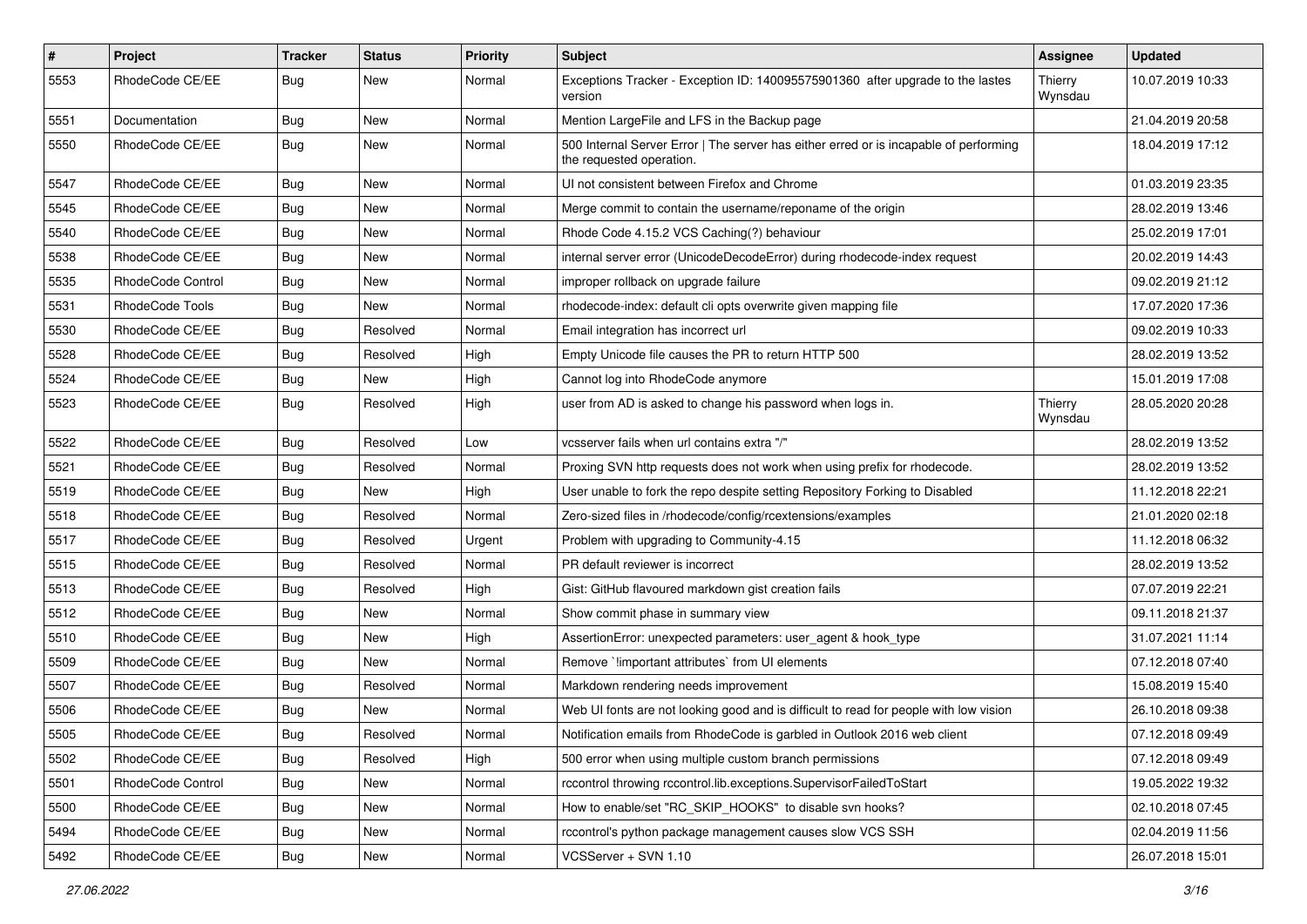| $\vert$ # | Project              | <b>Tracker</b> | <b>Status</b> | Priority  | <b>Subject</b>                                                                                                                                                                       | <b>Assignee</b> | <b>Updated</b>   |
|-----------|----------------------|----------------|---------------|-----------|--------------------------------------------------------------------------------------------------------------------------------------------------------------------------------------|-----------------|------------------|
| 5490      | RhodeCode CE/EE      | Bug            | Resolved      | Normal    | Changes to repo group permissions via API are not audit logged                                                                                                                       |                 | 28.02.2019 13:52 |
| 5489      | RhodeCode CE/EE      | Bug            | Resolved      | High      | grant_user_permission_to_repo_group API call fails to set permissions on child<br>repos                                                                                              |                 | 11.07.2018 09:57 |
| 5482      | RhodeCode CE/EE      | Bug            | Resolved      | Normal    | Changing a repo's 'Remote pull uri' in its Settings fails with 'No repo type specified'                                                                                              |                 | 31.10.2018 08:37 |
| 5475      | RhodeCode CE/EE      | Bug            | New           | Normal    | Unable to locate user in OpenLDAP directory via Idaps                                                                                                                                |                 | 08.06.2018 20:06 |
| 5471      | RhodeCode CE/EE      | Bug            | New           | Normal    | Webhook integration failing: need more than 3 values to unpack                                                                                                                       |                 | 01.06.2018 02:26 |
| 5462      | RhodeCode CE/EE      | Bug            | New           | Normal    | create repo api fails with celery enabled                                                                                                                                            |                 | 10.07.2018 17:49 |
| 5461      | RhodeCode CE/EE      | Bug            | Resolved      | Normal    | Changes to user group permissions via API are not audit logged                                                                                                                       |                 | 30.08.2018 09:47 |
| 5460      | RhodeCode CE/EE      | <b>Bug</b>     | New           | Low       | Repo creation stuck when remote clone returns partial http code 500                                                                                                                  |                 | 06.07.2018 19:14 |
| 5457      | RhodeCode CE/EE      | Bug            | Resolved      | Normal    | Internal server error on full-text search settings page with Elasticsearch                                                                                                           |                 | 16.04.2018 09:08 |
| 5450      | RhodeCode Tools      | <b>Bug</b>     | New           | Normal    | rhodecode-api get license info no longer works                                                                                                                                       |                 | 17.07.2018 15:01 |
| 5444      | RhodeCode CE/EE      | Bug            | Resolved      | Normal    | Error while creating a pull request on a Mercurial repository                                                                                                                        |                 | 17.04.2018 22:29 |
| 5439      | Documentation        | <b>Bug</b>     | <b>New</b>    | Low       | JIRA Integration description: Wrong sample link                                                                                                                                      |                 | 14.02.2018 14:25 |
| 5436      | RhodeCode CE/EE      | Bug            | Resolved      | High      | Unable To Open Pull Request in 4.11.2                                                                                                                                                |                 | 14.02.2018 11:14 |
| 5434      | RhodeCode CE/EE      | Bug            | Resolved      | Immediate | Locale problem                                                                                                                                                                       |                 | 01.10.2021 09:51 |
| 5433      | RhodeCode CE/EE      | Bug            | Resolved      | High      | RhodeCode Community 4.11 doesn't handle HG largefiles extension                                                                                                                      |                 | 01.02.2018 20:08 |
| 5414      | RhodeCode CE/EE      | Bug            | New           | High      | When Opening New Pull Request, Target Revision Default Is Undesireable                                                                                                               |                 | 11.04.2018 23:20 |
| 5412      | RhodeCode CE/EE      | Bug            | Resolved      | Normal    | Webhook for "pullrequest commented" event returns incomplete data                                                                                                                    |                 | 27.02.2018 18:00 |
| 5410      | RhodeCode CE/EE      | Bug            | New           | Normal    | After converting to CE, we get the following error when trying to view some repos in<br>the UI: "UnicodeDecodeError: 'ascii' codec can't decode byte" (full error in<br>Description) |                 | 25.01.2018 20:45 |
| 5406      | RhodeCode CE/EE      | Bug            | New           | Normal    | <b>Installer Fails</b>                                                                                                                                                               |                 | 01.12.2017 11:52 |
| 5405      | RhodeCode CE/EE      | Bug            | New           | Normal    | Add repository from UI leads to HTTP/404                                                                                                                                             |                 | 28.11.2017 11:39 |
| 5399      | RhodeCode CE/EE      | <b>Bug</b>     | In Progress   | High      | Issues with Git LFS integration                                                                                                                                                      |                 | 07.07.2019 22:21 |
| 5381      | RhodeCode CE/EE      | Bug            | Resolved      | Normal    | Email integration changeset links invalid                                                                                                                                            |                 | 06.09.2017 12:29 |
| 5380      | RhodeCode CE/EE      | <b>Bug</b>     | Resolved      | Normal    | repo commits pageintion error                                                                                                                                                        |                 | 06.09.2017 19:16 |
| 5379      | RhodeCode CE/EE      | Bug            | Resolved      | Normal    | Journal RSS feed errors                                                                                                                                                              |                 | 01.09.2017 16:40 |
| 5376      | RhodeCode CE/EE      | Bug            | Resolved      | Normal    | error: pretxnchangegroup.acl hook failed: acl: user "" denied on branch "default"                                                                                                    |                 | 16.08.2017 19:45 |
| 5371      | RhodeCode CE/EE      | Bug            | New           | Normal    | Comment times in Pull Requests are off by 1 day                                                                                                                                      |                 | 10.04.2018 15:11 |
| 5348      | Documentation        | Bug            | New           | Normal    | Uninstall documentaion missing some steps                                                                                                                                            |                 | 06.07.2017 10:25 |
| 5347      | Documentation        | Bug            | New           | Normal    | Post Install steps should include Apache or Nginx setup.                                                                                                                             |                 | 06.07.2017 10:23 |
| 5342      | RhodeCode Appenlight | Bug            | New           | Low       | Broken link [Applications Modify application]                                                                                                                                        |                 | 21.06.2017 21:21 |
| 5337      | RhodeCode CE/EE      | Bug            | Resolved      | Normal    | Possible memory leak after few Git Pull Requests                                                                                                                                     |                 | 08.08.2017 13:08 |
| 5304      | RhodeCode CE/EE      | <b>Bug</b>     | Resolved      | Normal    | Email template not correct                                                                                                                                                           |                 | 31.10.2018 08:36 |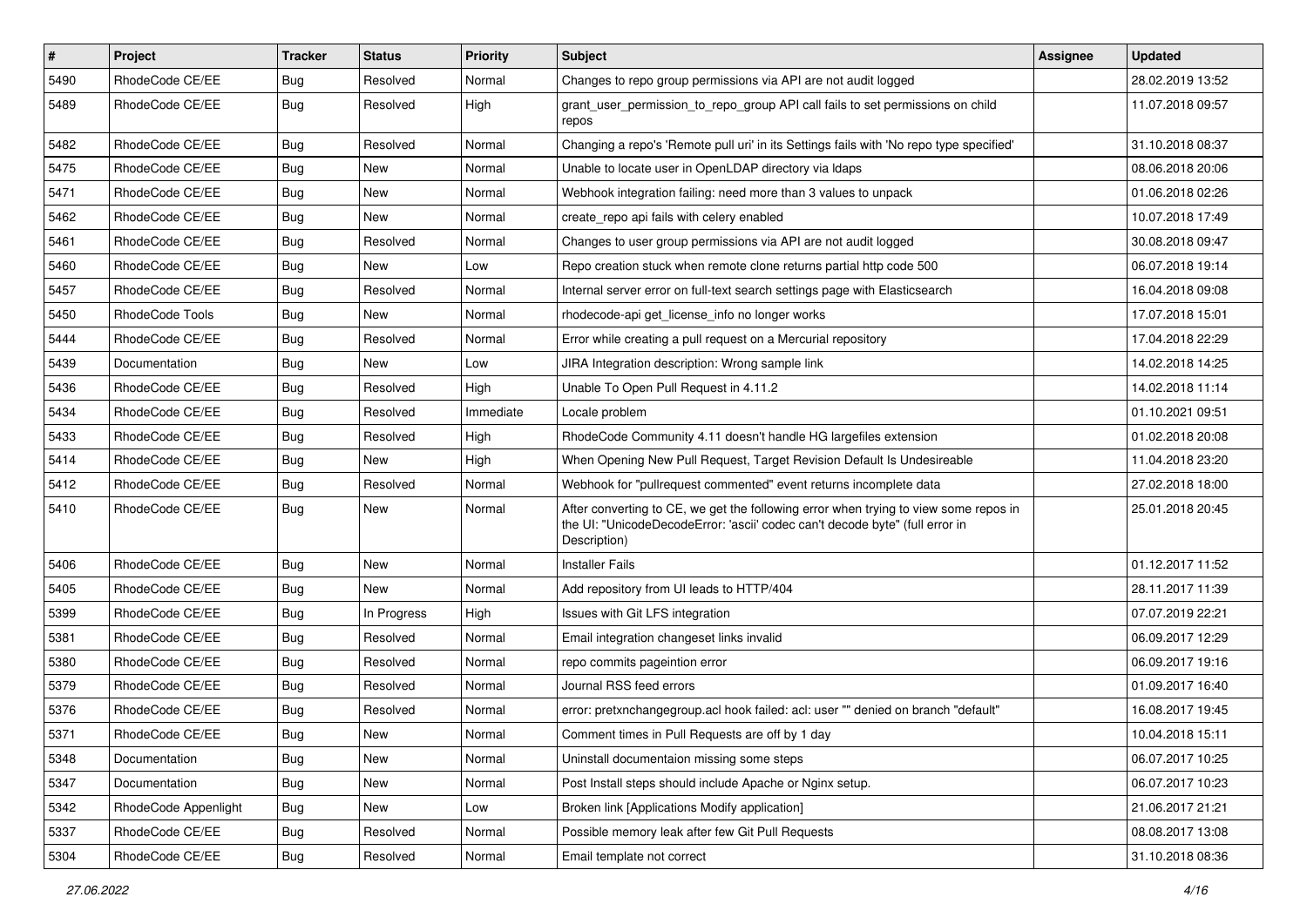| $\vert$ # | Project         | <b>Tracker</b> | <b>Status</b> | Priority | Subject                                                                                                              | <b>Assignee</b>              | <b>Updated</b>   |
|-----------|-----------------|----------------|---------------|----------|----------------------------------------------------------------------------------------------------------------------|------------------------------|------------------|
| 5297      | RhodeCode CE/EE | Bug            | Resolved      | Normal   | Locale fails on a SuSE system                                                                                        |                              | 31.10.2018 08:36 |
| 5277      | RhodeCode CE/EE | Bug            | Resolved      | Normal   | table id=user_list_table - Ajax error                                                                                |                              | 13.04.2017 01:04 |
| 5266      | RhodeCode CE/EE | Bug            | Resolved      | Normal   | Validate if changes in target branches get's propagated on Pull request updates                                      |                              | 05.04.2017 18:10 |
| 5259      | RhodeCode CE/EE | Bug            | Resolved      | Normal   | user-journal storage changes                                                                                         |                              | 12.04.2017 00:04 |
| 5257      | RhodeCode CE/EE | Bug            | <b>New</b>    | Normal   | Git repository with big binary file provokes error and strange behavior/memory leak<br>of RH.                        | Marcin<br>Kuzminski<br>[CTO] | 23.03.2017 22:02 |
| 5248      | Documentation   | Bug            | New           | Normal   | Installation of rhodecode-tools                                                                                      |                              | 16.03.2017 16:35 |
| 5227      | RhodeCode CE/EE | <b>Bug</b>     | New           | Normal   | 400 during a svn checkout, file with special chars                                                                   |                              | 23.02.2017 17:43 |
| 5218      | RhodeCode CE/EE | Bug            | <b>New</b>    | Normal   | 500 when forking repository, when using special chars in password.                                                   |                              | 19.02.2017 21:46 |
| 5213      | RhodeCode CE/EE | Bug            | Resolved      | Normal   | Fixing Apache Proxy timeout issues                                                                                   |                              | 14.02.2017 09:44 |
| 5210      | RhodeCode CE/EE | Bug            | Resolved      | Normal   | webook problems                                                                                                      |                              | 13.02.2017 19:43 |
| 5164      | RhodeCode CE/EE | Bug            | Resolved      | Normal   | non-web calls are leaking session objects                                                                            |                              | 13.01.2017 01:30 |
| 5153      | Documentation   | Bug            | Resolved      | Normal   | Documentation: /tmp permissions                                                                                      |                              | 04.01.2017 13:02 |
| 4676      | RhodeCode CE/EE | Bug            | Resolved      | Normal   | Some admin passwords can make installation fail                                                                      |                              | 16.12.2016 16:16 |
| 4675      | RhodeCode CE/EE | Bug            | Resolved      | Normal   | Disk free inodes are displayed incorrectly                                                                           |                              | 13.12.2016 22:41 |
| 4306      | RhodeCode CE/EE | Bug            | Resolved      | Normal   | Issue to push file with character # on a SVN                                                                         |                              | 03.04.2017 16:44 |
| 4304      | RhodeCode CE/EE | <b>Bug</b>     | Resolved      | High     | Search: Internal Server Error                                                                                        |                              | 26.11.2016 16:26 |
| 4296      | RhodeCode CE/EE | Bug            | Resolved      | Normal   | [ee] Can not create pull requests with reviewers.                                                                    | Daniel D                     | 07.11.2016 21:17 |
| 4285      | RhodeCode CE/EE | <b>Bug</b>     | New           | Normal   | Intermittent error while trying to create or fork a repository                                                       |                              | 17.10.2016 22:42 |
| 4279      | RhodeCode CE/EE | Bug            | Resolved      | Normal   | re-captcha validation is broken                                                                                      | Martin<br>Bornhold           | 26.10.2016 22:27 |
| 4278      | RhodeCode CE/EE | Bug            | Resolved      | Normal   | [admin] Clicking the save button in admin -> settings -> issue tracker leads to<br>exception if no patterns entered. | Daniel D                     | 18.10.2016 13:38 |
| 4277      | RhodeCode CE/EE | Bug            | Resolved      | Normal   | [frontend] System info page does not work correctly in safari.                                                       | Martin<br>Bornhold           | 04.11.2016 12:08 |
| 4276      | RhodeCode CE/EE | Bug            | Resolved      | Normal   | System info page uses mercurial/git versions from RhodeCode instead of VCSServer                                     | Marcin<br>Kuzminski<br>[CTO] | 14.11.2016 21:19 |
| 4274      | RhodeCode CE/EE | Bug            | Resolved      | Normal   | 500 error when push big objects                                                                                      |                              | 13.02.2017 19:53 |
| 4273      | RhodeCode CE/EE | <b>Bug</b>     | Resolved      | Urgent   | GIT executable not seen by vcsserver                                                                                 | Martin<br>Bornhold           | 13.10.2016 15:45 |
| 4271      | RhodeCode CE/EE | <b>Bug</b>     | Resolved      | Normal   | Browsing new repository groups via SVN issue                                                                         | Martin<br>Bornhold           | 19.10.2016 11:11 |
| 4268      | RhodeCode CE/EE | Bug            | Resolved      | High     | [ee] default reviewers from changed lines is returning wrong values                                                  | Daniel D                     | 06.10.2016 14:35 |
| 4266      | RhodeCode CE/EE | Bug            | Resolved      | Normal   | Error 500 on integrations page after setting up Webhook                                                              |                              | 17.10.2016 15:35 |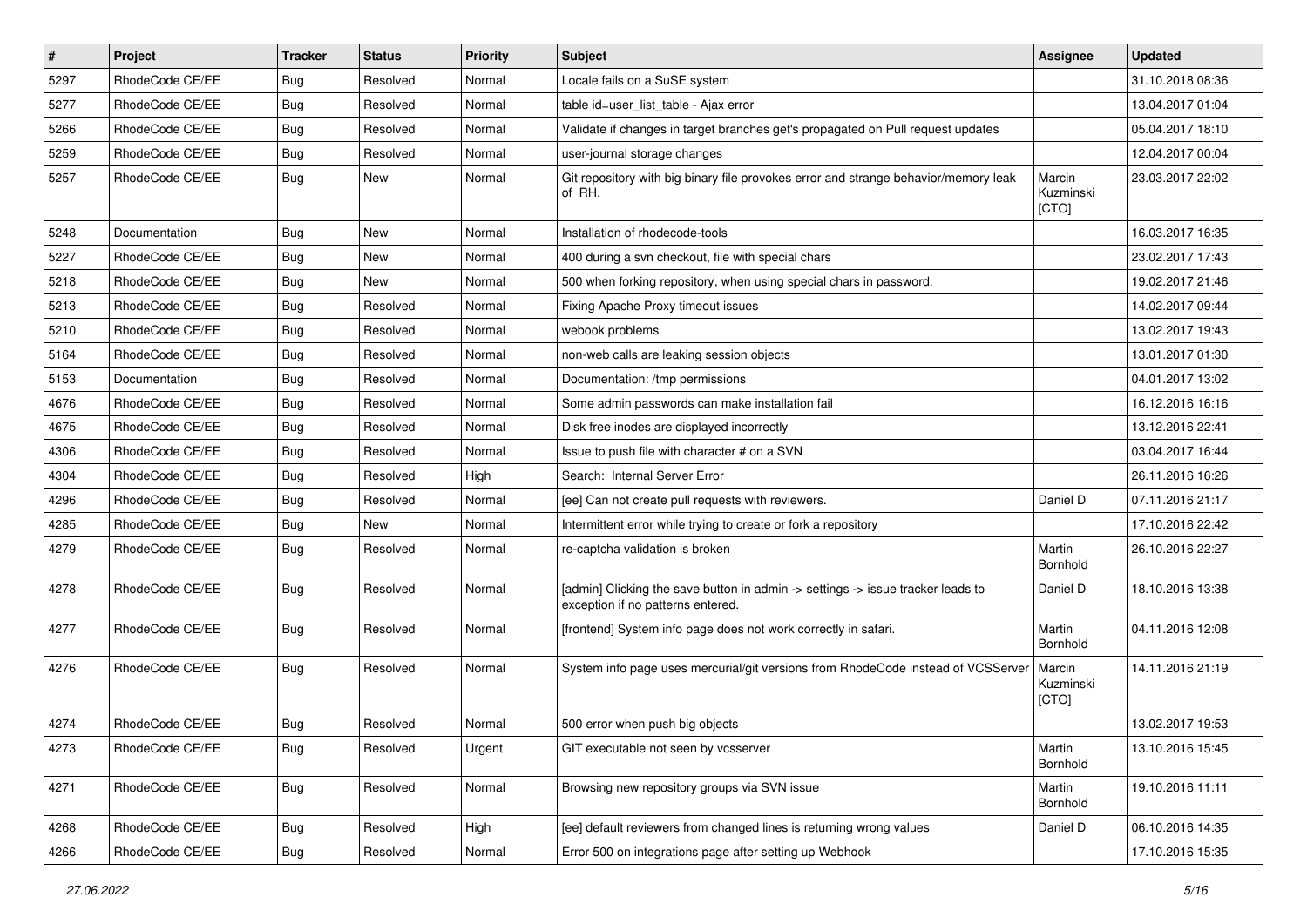| #    | Project         | <b>Tracker</b> | <b>Status</b> | <b>Priority</b> | Subject                                                                                                            | Assignee                     | <b>Updated</b>                   |
|------|-----------------|----------------|---------------|-----------------|--------------------------------------------------------------------------------------------------------------------|------------------------------|----------------------------------|
| 4256 | RhodeCode CE/EE | Bug            | New           | Normal          | [ce, ee, ux] Source code highlight colors conflict with red/green inserted/deleted<br>blocks                       | Daniel D                     | 03.10.2016 05:00                 |
| 4255 | RhodeCode CE/EE | Bug            | New           | Normal          | [translation, i18n] translation not being applied to integrations pages                                            |                              | 30.09.2016 15:56                 |
| 4254 | RhodeCode CE/EE | Bug            | Resolved      | Normal          | [frontend] 500 Internal Server Error with i18n-ed pages                                                            | Lisa Quatmann                | 30.09.2016 14:38                 |
| 4250 | RhodeCode CE/EE | <b>Bug</b>     | Resolved      | Normal          | Adding a reviewer into existing PR doesn't set a reason.                                                           | Marcin<br>Kuzminski<br>[CTO] | 07.10.2016 20:05                 |
| 4247 | RhodeCode CE/EE | Bug            | Resolved      | Normal          | [vcs] Using current time as timestamp during archive creating leads to changing<br>hashes                          | Martin<br>Bornhold           | 28.09.2016 12:07                 |
| 4233 | RhodeCode CE/EE | Bug            | Resolved      | High            | slack, git push problem                                                                                            | Daniel D                     | 26.09.2016 11:56                 |
| 4224 | RhodeCode CE/EE | Bug            | Resolved      | Normal          | [docs] update docs re: removing old instances when switching editions                                              | Lisa Quatmann                | 11.10.2016 15:36                 |
| 4223 | RhodeCode CE/EE | Bug            | Resolved      | High            | [git, tags] annotated tags not appearing in UI                                                                     | Daniel D                     | 12.09.2016 06:12                 |
| 4208 | RhodeCode CE/EE | Bug            | <b>New</b>    | Normal          | [ce, ee] test errors get hidden by error page                                                                      | Daniel D                     | 14.09.2016 12:00                 |
| 4206 | RhodeCode CE/EE | Bug            | Resolved      | High            | Error creating SVN groups                                                                                          |                              | 15.09.2016 13:24                 |
| 4199 | RhodeCode CE/EE | Bug            | Resolved      | High            | investigate: ongoing SSL problems when switching to 4.X from 3.X                                                   | Johannes<br>Bornhold         | 15.09.2016 13:14                 |
| 4190 | RhodeCode CE/EE | Bug            | New           | Normal          | [tests] fix or remove rst xss inline test                                                                          |                              | 22.08.2016 12:15                 |
| 4189 | RhodeCode CE/EE | <b>Bug</b>     | New           | Normal          | [tests, git] count of commit ids is different for git than hg when comparing remote                                |                              | 22.08.2016 12:34                 |
| 4188 | RhodeCode CE/EE | Bug            | New           | Normal          | [tests, svn] changeset tests produce different results for svn                                                     |                              | 22.08.2016 09:54                 |
| 4184 | RhodeCode CE/EE | Bug            | Resolved      | High            | fix content INT overflow bug                                                                                       | Marcin<br>Kuzminski<br>[CTO] | 23.08.2016 10:31                 |
| 4178 | RhodeCode CE/EE | Bug            | Resolved      | Normal          | RhodeCode EE OVA VM wont run on a ESX 6.0 host                                                                     | Marcin<br>Kuzminski<br>[CTO] | 15.09.2016 13:25                 |
| 4173 | RhodeCode CE/EE | Bug            | Resolved      | Urgent          | [ce, ee] mysql recycle pool timeout not working                                                                    | Daniel D                     | 16.08.2016 22:02                 |
| 4166 | RhodeCode CE/EE | Bug            | Resolved      | Urgent          | [ce] Rhodecode crashing after MySQL error                                                                          |                              | 23.08.2016 23:35                 |
| 4155 | RhodeCode CE/EE | Bug            | Resolved      | Low             | Date of Last Change is not displayed correctly                                                                     | Marcin<br>Kuzminski<br>[CTO] | 21.01.2020 02:20                 |
| 4154 | RhodeCode CE/EE | Bug            | New           | Low             | [ce, ee] user register via github captcha                                                                          |                              | 05.08.2016 22:51                 |
| 4121 | RhodeCode CE/EE | Bug            | Resolved      | Normal          | [ce, ee] server announcement has extra margin                                                                      |                              | Lisa Quatmann   26.09.2016 14:00 |
| 4116 | RhodeCode CE/EE | <b>Bug</b>     | New           | High            | [ee] Starting EE or running paster commands like setup-rhodecode does not work<br>without setting LC_ALL properly. |                              | 18.08.2016 21:03                 |
| 4110 | RhodeCode CE/EE | Bug            | In Progress   | Normal          | [ce, ee] repos can be named _admin, _static                                                                        | Daniel D                     | 20.07.2016 19:51                 |
| 4109 | RhodeCode CE/EE | <b>Bug</b>     | New           | Normal          | [files] The "switch to commit" widget is broken after using browser back button                                    |                              | 17.04.2018 21:50                 |
| 4092 | RhodeCode CE/EE | <b>Bug</b>     | Feedback      | Normal          | [ce, ee] Redmine/JIRA integrations - smart commits                                                                 | Daniel D                     | 21.07.2016 12:59                 |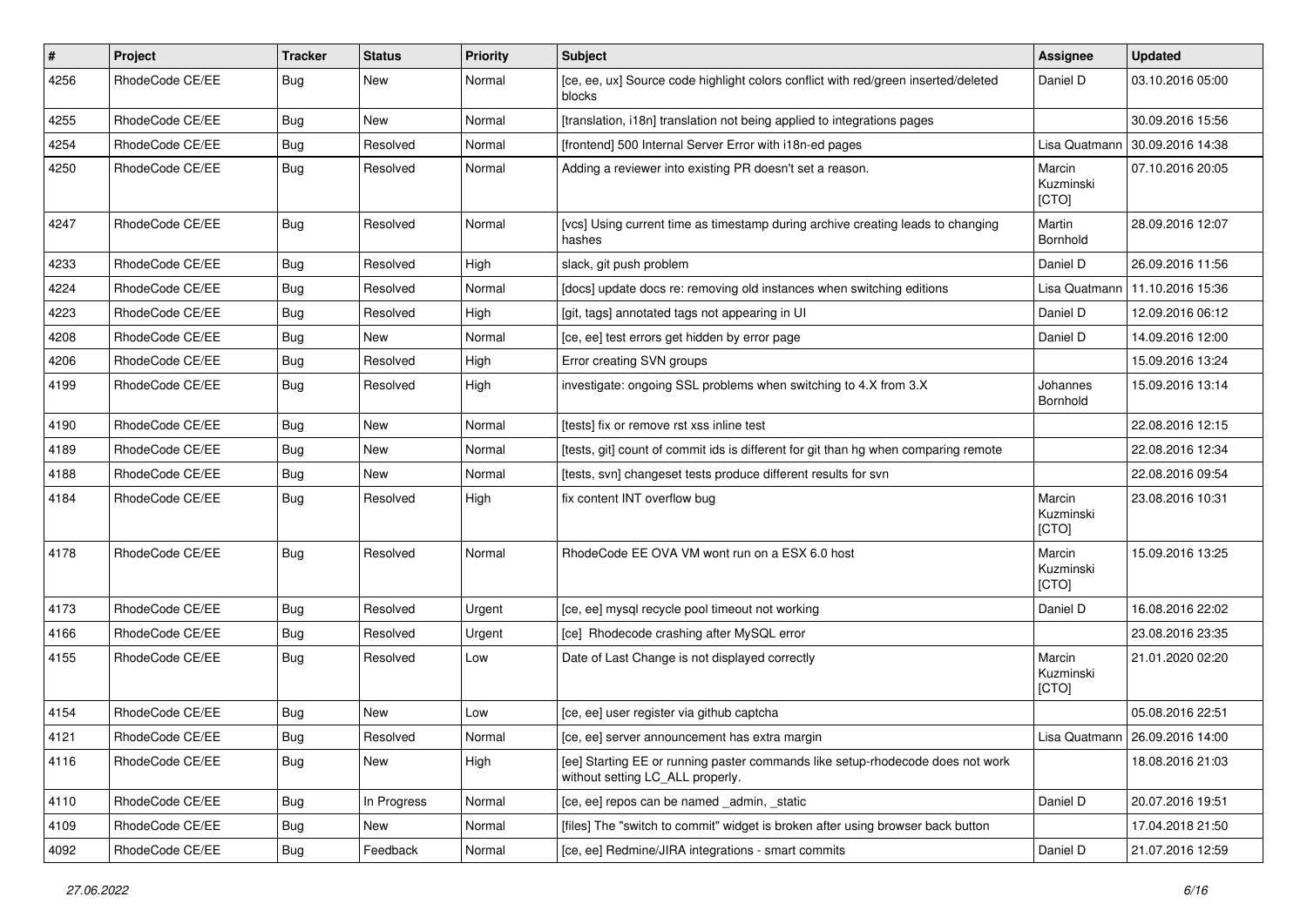| #    | Project              | <b>Tracker</b> | <b>Status</b> | <b>Priority</b> | <b>Subject</b>                                                                          | Assignee                     | <b>Updated</b>   |
|------|----------------------|----------------|---------------|-----------------|-----------------------------------------------------------------------------------------|------------------------------|------------------|
| 4091 | RhodeCode CE/EE      | Bug            | Resolved      | Normal          | [ce, ee] Redmine integration blocks for 30 seconds if redmine server not available      | Daniel D                     | 15.07.2016 12:26 |
| 4090 | RhodeCode CE/EE      | Bug            | Resolved      | Normal          | test ticket                                                                             |                              | 09.03.2021 20:39 |
| 4089 | RhodeCode CE/EE      | Bug            | Resolved      | Normal          | svn repository does not exist                                                           |                              | 12.06.2018 12:29 |
| 4065 | RhodeCode CE/EE      | Bug            | Resolved      | Normal          | [ux, login] 404 on login after comment attempt                                          | Marcin<br>Kuzminski<br>[CTO] | 04.07.2016 00:40 |
| 4040 | RhodeCode CE/EE      | Bug            | New           | Low             | [ce, ee] logout when logged out causes 403 Cross-site request forgery detected          |                              | 23.06.2016 13:40 |
| 4036 | RhodeCode CE/EE      | Bug            | Resolved      | Normal          | encrypted clone_uri can throw unicodeerror after key change                             | Marcin<br>Kuzminski<br>[CTO] | 27.06.2016 19:38 |
| 4035 | RhodeCode CE/EE      | Bug            | In Progress   | Normal          | failed to create whoosh index                                                           | Marcin<br>Kuzminski<br>[CTO] | 06.07.2016 00:04 |
| 3994 | RhodeCode Appenlight | Bug            | New           | Normal          | during setup, user is given option to make admin account even if one does not exist     |                              | 08.06.2016 12:44 |
| 3991 | RhodeCode Appenlight | Bug            | Resolved      | Normal          | report logs need upper margin                                                           |                              | 21.06.2016 18:55 |
| 3990 | RhodeCode Appenlight | Bug            | New           | Normal          | some dashboard builder buttons are up against fields                                    |                              | 07.06.2016 12:01 |
| 3989 | RhodeCode Appenlight | Bug            | Resolved      | Normal          | even up report spacing                                                                  |                              | 21.06.2016 18:55 |
| 3987 | RhodeCode Appenlight | Bug            | New           | Normal          | adjust footer so it's consistent with the website footer                                |                              | 15.06.2016 10:20 |
| 3986 | RhodeCode Appenlight | Bug            | New           | Normal          | table headers should be left aligned                                                    |                              | 07.06.2016 11:53 |
| 3971 | RhodeCode CE/EE      | Bug            | Resolved      | Normal          | [ce, vcs] Merge requests/Pull requests failing due to rebase problem                    | Johannes<br>Bornhold         | 19.07.2016 15:54 |
| 3963 | RhodeCode CE/EE      | Bug            | New           | Normal          | [ce] Getting a newly added repo via remap/rescan via api gives no data                  |                              | 27.05.2016 05:02 |
| 3956 | RhodeCode CE/EE      | Bug            | New           | Normal          | [ce] - svn commit with all 'None' properties (author, message, etc.)                    |                              | 23.05.2016 17:22 |
| 3950 | RhodeCode CE/EE      | Bug            | Resolved      | Normal          | [ce, ee] trying to merge pr against a deleted branch/bookmark breaks the pr page        | Martin<br>Bornhold           | 27.10.2016 16:12 |
| 3939 | RhodeCode CE/EE      | Bug            | New           | Normal          | [ux] changelog filter blank after going back in browser                                 |                              | 18.05.2016 14:50 |
| 3923 | RhodeCode CE/EE      | Bug            | <b>New</b>    | Normal          | odd exception on running internal-code                                                  |                              | 09.08.2016 10:54 |
| 3922 | RhodeCode CE/EE      | Bug            | New           | Normal          | svn backend returns different diff to git/hg backends                                   |                              | 11.05.2016 14:29 |
| 3615 | RhodeCode CE/EE      | Bug            | <b>New</b>    | Low             | (OperationalError) too many SQL variables on admin journal page                         |                              | 06.05.2016 11:45 |
| 3555 | RhodeCode CE/EE      | Bug            | Resolved      | Normal          | Then disabled repo location change the panel should explicitly state that it's disabled |                              | 25.04.2016 10:34 |
| 3549 | RhodeCode CE/EE      | <b>Bug</b>     | Resolved      | Normal          | [4.0.0 regression], file source links use last commit id instead of current commit id   | Marcin<br>Kuzminski<br>[CTO] | 21.04.2016 16:10 |
| 3488 | RhodeCode CE/EE      | Bug            | Resolved      | Normal          | [frontend, styling] update icon font                                                    | Lisa Quatmann                | 04.10.2016 13:27 |
| 3483 | RhodeCode CE/EE      | Bug            | New           | Normal          | oauth: disable 3rd party registration if RhodeCode registration is disabled             | Marcin<br>Kuzminski<br>[CTO] | 13.04.2016 12:13 |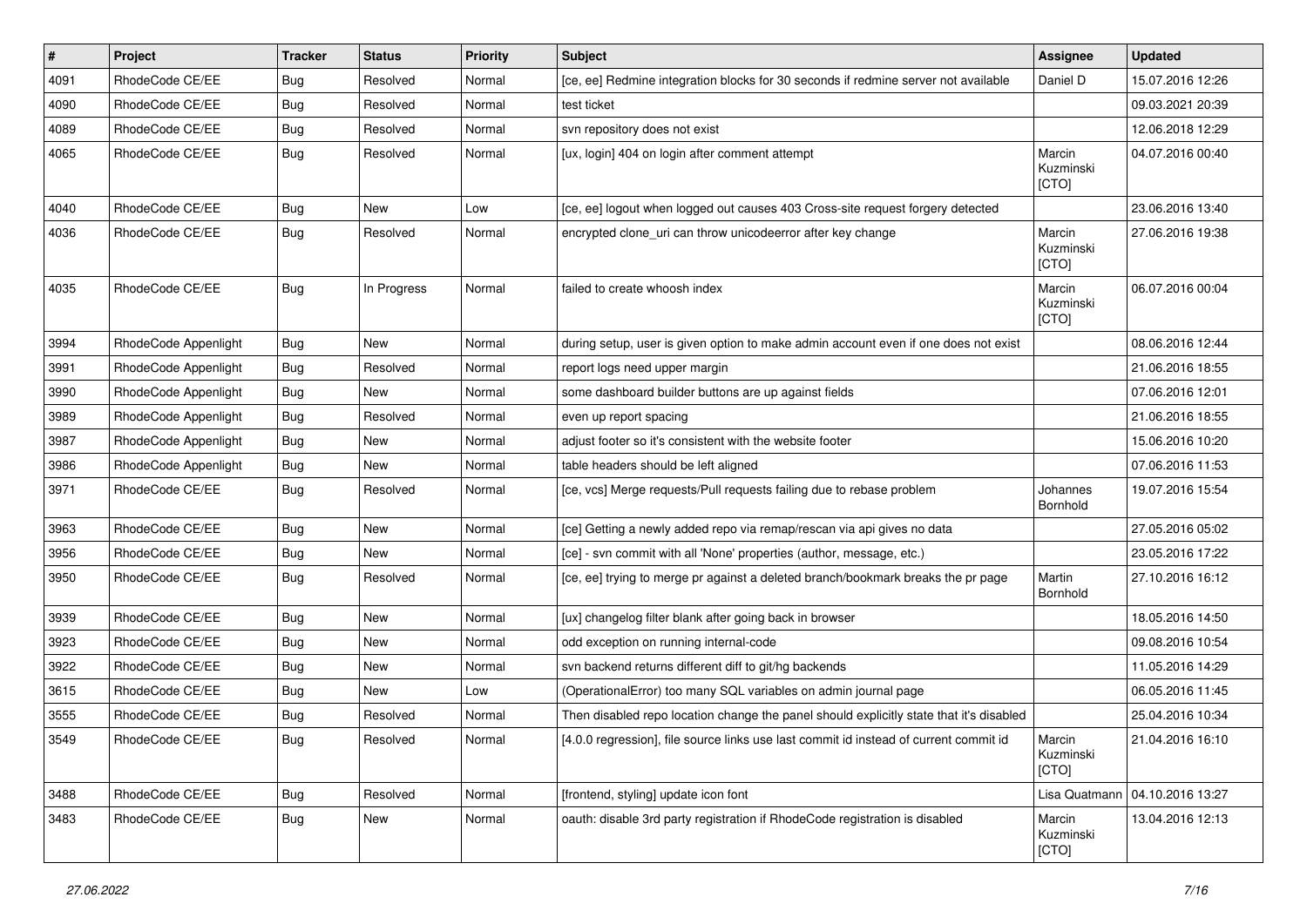| $\vert$ # | Project         | Tracker    | <b>Status</b> | <b>Priority</b> | <b>Subject</b>                                                            | Assignee                     | <b>Updated</b>   |
|-----------|-----------------|------------|---------------|-----------------|---------------------------------------------------------------------------|------------------------------|------------------|
| 3441      | RhodeCode CE/EE | Bug        | New           | Normal          | [ux] clicking on line in file view scrolls to that line                   |                              | 05.04.2016 13:35 |
| 3382      | RhodeCode CE/EE | <b>Bug</b> | <b>New</b>    | Normal          | download superrepo with subrepos                                          |                              | 25.03.2016 01:30 |
| 3372      | RhodeCode CE/EE | Bug        | In Progress   | High            | [Idap, groups] Customer gets an empty list of groups                      | Mikhail<br>Chernykh          | 08.06.2016 11:32 |
| 3357      | RhodeCode CE/EE | Bug        | Resolved      | Normal          | switch to sometimes fails to load files metadata                          |                              | 30.03.2016 10:56 |
| 3351      | RhodeCode CE/EE | <b>Bug</b> | New           | Normal          | Duplicate IP whitelist entry shows error flash                            |                              | 21.03.2016 15:54 |
| 3334      | RhodeCode CE/EE | Bug        | New           | Normal          | Attempt to edit .coveragerc through the online file editor                |                              | 17.03.2016 13:49 |
| 3250      | RhodeCode CE/EE | <b>Bug</b> | New           | Normal          | Posting a comment message is very slow !                                  |                              | 17.03.2016 12:57 |
| 3022      | RhodeCode CE/EE | <b>Bug</b> | New           | Normal          | SVN support with repositories groups                                      |                              | 26.07.2016 18:25 |
| 2264      | RhodeCode CE/EE | <b>Bug</b> | Resolved      | Normal          | New user password change doesn't actually require a password change.      |                              | 12.08.2016 16:01 |
| 1404      | RhodeCode CE/EE | Bug        | Resolved      | Normal          | clone of really huge git repo (4gb) causes pyro to explode                |                              | 07.02.2017 14:52 |
| 5653      | RhodeCode CE/EE | Feature    | New           | Normal          | Extend SSH clone to support cloning by repo id.                           | Marcin<br>Kuzminski<br>[CTO] | 17.02.2021 12:58 |
| 5643      | RhodeCode CE/EE | Feature    | Resolved      | Low             | jump to bottom of review                                                  |                              | 30.04.2021 08:53 |
| 5642      | RhodeCode CE/EE | Feature    | Resolved      | Normal          | pull request version column in commit list                                |                              | 30.04.2021 08:53 |
| 5641      | RhodeCode CE/EE | Feature    | New           | Normal          | "Add draft" / (x) button usability                                        |                              | 30.11.2020 20:53 |
| 5638      | RhodeCode CE/EE | Feature    | New           | Normal          | Add "Copy full url path" button                                           |                              | 05.02.2021 20:23 |
| 5637      | RhodeCode CE/EE | Feature    | New           | Normal          | Clone URL templates - add per repository/namespace                        |                              | 29.10.2020 09:38 |
| 5635      | RhodeCode CE/EE | Feature    | Resolved      | Normal          | Remember column sorted by of the "Pull Requests You Participate In" table |                              | 30.11.2020 22:30 |
| 5631      | RhodeCode CE/EE | Feature    | New           | Normal          | Change target of PR                                                       |                              | 31.07.2020 17:05 |
| 5617      | RhodeCode CE/EE | Feature    | New           | Normal          | Allow PRs to non-head bookmarks                                           |                              | 20.05.2020 12:25 |
| 5615      | RhodeCode CE/EE | Feature    | Resolved      | Normal          | Misleading message in PR diff view "File was deleted in this version"     | Daniel D                     | 23.04.2020 17:40 |
| 5614      | RhodeCode CE/EE | Feature    | Resolved      | Normal          | Show context function name in hg diffs                                    |                              | 23.04.2020 13:43 |
| 5613      | RhodeCode CE/EE | Feature    | New           | Low             | Feature Request: Issue tracker link in new tab/window                     |                              | 03.10.2021 23:25 |
| 5611      | RhodeCode CE/EE | Feature    | Resolved      | Normal          | Add information "is the pull request up to date?" in the PR page          |                              | 03.10.2021 23:24 |
| 5603      | RhodeCode CE/EE | Feature    | Resolved      | Normal          | Code search - highlight matching search terms                             |                              | 30.03.2020 11:16 |
| 5602      | RhodeCode CE/EE | Feature    | Resolved      | Normal          | Copy full path only copies partial                                        | Daniel D                     | 30.03.2020 16:04 |
| 5601      | RhodeCode CE/EE | Feature    | Resolved      | Normal          | Default navigation should be by branch name not commit id                 |                              | 04.06.2020 23:51 |
| 5600      | RhodeCode CE/EE | Feature    | New           | Normal          | Change default repository landing page                                    |                              | 27.01.2021 01:04 |
| 5595      | RhodeCode CE/EE | Feature    | New           | Normal          | Group code review mail notification                                       |                              | 03.03.2020 10:17 |
| 5586      | RhodeCode CE/EE | Feature    | New           | Normal          | @mention should be a link                                                 |                              | 29.01.2020 11:46 |
| 5585      | RhodeCode CE/EE | Feature    | Resolved      | Normal          | Minimize downtime on rccontrol upgrade                                    |                              | 27.03.2020 09:45 |
| 5584      | RhodeCode CE/EE | Feature    | New           | Normal          | "update pull request link" message on vcs client                          |                              | 23.01.2020 10:32 |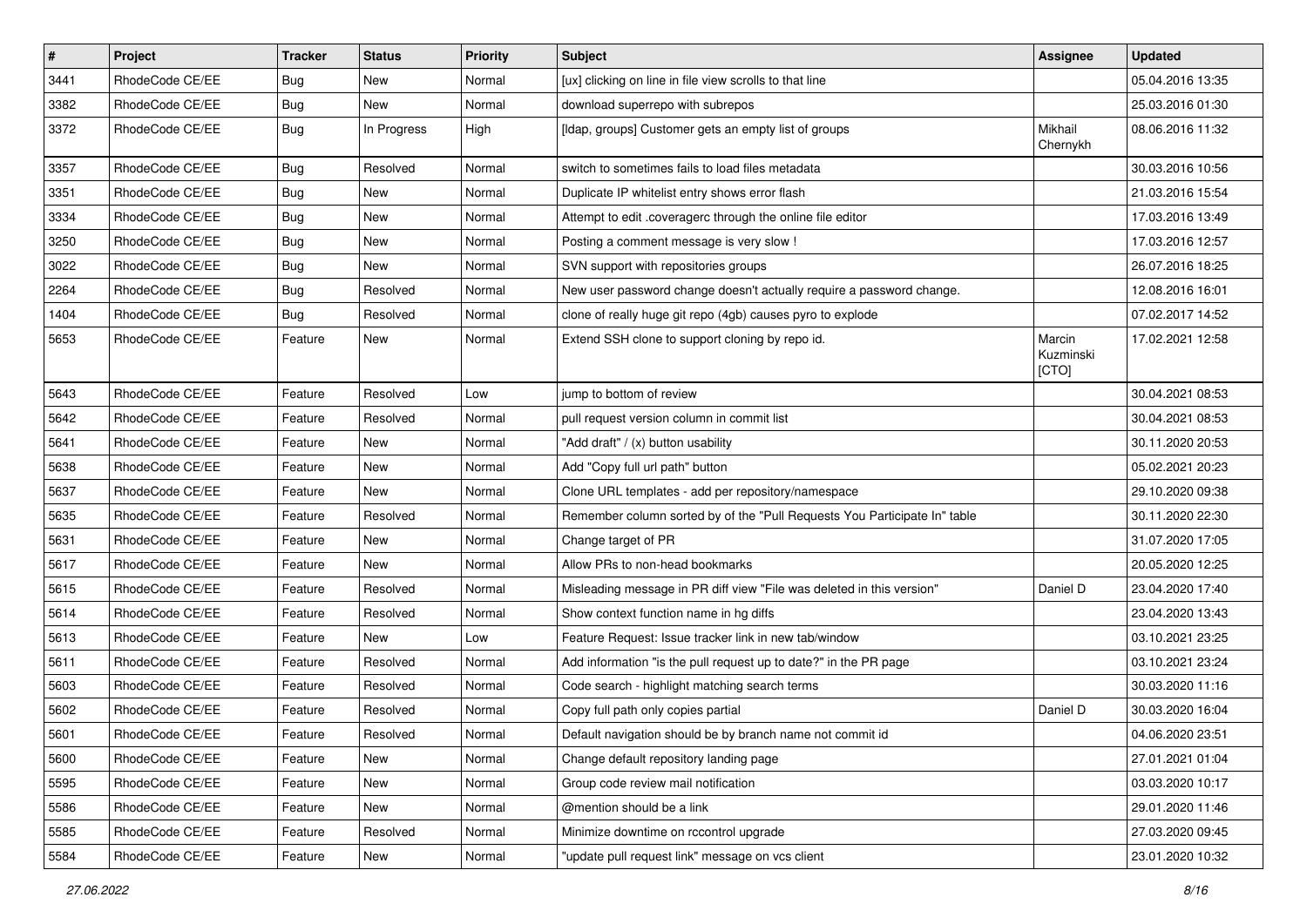| $\vert$ # | Project           | <b>Tracker</b> | <b>Status</b> | <b>Priority</b> | <b>Subject</b>                                                                                  | <b>Assignee</b>              | <b>Updated</b>   |
|-----------|-------------------|----------------|---------------|-----------------|-------------------------------------------------------------------------------------------------|------------------------------|------------------|
| 5583      | RhodeCode CE/EE   | Feature        | Resolved      | Normal          | rcextensions hook for pull request comment                                                      |                              | 23.04.2020 13:42 |
| 5582      | RhodeCode Control | Feature        | <b>New</b>    | Normal          | Add the version number of a PR in the HTTP API                                                  |                              | 15.01.2020 10:45 |
| 5581      | RhodeCode CE/EE   | Feature        | Resolved      | Normal          | expose `send email` option in the HTTP API, for `comment commit` and<br>`comment_pull_request`  | Daniel D                     | 29.01.2020 11:46 |
| 5574      | RhodeCode CE/EE   | Feature        | Resolved      | Normal          | hg: Information for external hooks                                                              |                              | 30.07.2020 15:40 |
| 5552      | RhodeCode CE/EE   | Feature        | New           | High            | PR dependency across repos                                                                      |                              | 22.06.2019 01:15 |
| 5548      | RhodeCode CE/EE   | Feature        | New           | Normal          | Initial Search API                                                                              | Peter Colledge               | 07.07.2019 22:21 |
| 5543      | RhodeCode CE/EE   | Feature        | <b>New</b>    | Normal          | Repo API should have equivalent get_repo_audit_logs() to User API call<br>get_user_audit_logs() |                              | 26.02.2019 12:22 |
| 5536      | RhodeCode CE/EE   | Feature        | Resolved      | Low             | Ability to disable server-side SSH key generation                                               |                              | 28.02.2019 13:52 |
| 5534      | RhodeCode Control | Feature        | New           | Normal          | extract/preload subcommand                                                                      |                              | 14.02.2019 14:45 |
| 5533      | RhodeCode Control | Feature        | In Progress   | Normal          | Support busybox tar                                                                             |                              | 09.02.2019 22:09 |
| 5520      | RhodeCode CE/EE   | Feature        | Resolved      | Normal          | Show the head commits shas when the merge is prevented due to multiple heads                    |                              | 28.02.2019 13:52 |
| 5511      | RhodeCode CE/EE   | Feature        | New           | Normal          | New feature to synchronize the fork with the remote repo from the summary page                  |                              | 13.11.2018 01:23 |
| 5504      | RhodeCode CE/EE   | Feature        | New           | Normal          | Buttons to copy commit hash and to expand the commit message in the repo<br>summary view        |                              | 26.10.2018 00:59 |
| 5469      | RhodeCode CE/EE   | Feature        | Resolved      | Normal          | elastisearch > 2.x not supported?                                                               |                              | 21.01.2020 02:19 |
| 5442      | RhodeCode CE/EE   | Feature        | Resolved      | Low             | Preview of Jupyter notebooks                                                                    | Marcin<br>Kuzminski<br>[CTO] | 16.01.2019 16:33 |
| 5441      | RhodeCode CE/EE   | Feature        | New           | Low             | Some files not parsed as XML files                                                              | Marcin<br>Kuzminski<br>[CTO] | 12.06.2018 12:23 |
| 5396      | RhodeCode CE/EE   | Feature        | Resolved      | Normal          | Merge state with shadow repo should be created during pull request                              |                              | 12.10.2017 21:57 |
| 5382      | RhodeCode CE/EE   | Feature        | New           | Normal          | Support for repository aliases                                                                  | Marcin<br>Kuzminski<br>[CTO] | 04.09.2017 15:17 |
| 5368      | RhodeCode CE/EE   | Feature        | Resolved      | Normal          | Mercurial: Close branch before merging it                                                       | Mathieu Cantin               | 21.01.2020 02:11 |
| 5321      | RhodeCode CE/EE   | Feature        | Resolved      | Normal          | Audit logs                                                                                      |                              | 21.06.2017 12:49 |
| 5316      | RhodeCode CE/EE   | Feature        | In Progress   | Normal          | UI should provide checkout URL for a SVN path                                                   |                              | 06.11.2017 21:59 |
| 5289      | RhodeCode CE/EE   | Feature        | New           | High            | Ability to Upload/Replace a file using the UI                                                   |                              | 22.09.2017 10:29 |
| 5278      | RhodeCode CE/EE   | Feature        | New           | Normal          | Require support for git repositories of the form git://                                         |                              | 13.04.2017 15:20 |
| 5273      | RhodeCode CE/EE   | Feature        | New           | Normal          | Comment status                                                                                  |                              | 07.04.2017 13:10 |
| 5272      | RhodeCode CE/EE   | Feature        | Resolved      | Normal          | Pull Request checklist                                                                          |                              | 21.01.2020 02:09 |
| 5271      | RhodeCode CE/EE   | Feature        | New           | Normal          | Private comments                                                                                |                              | 07.04.2017 12:01 |
| 5256      | RhodeCode CE/EE   | Feature        | New           | Normal          | Last repository access time.                                                                    |                              | 23.03.2017 16:34 |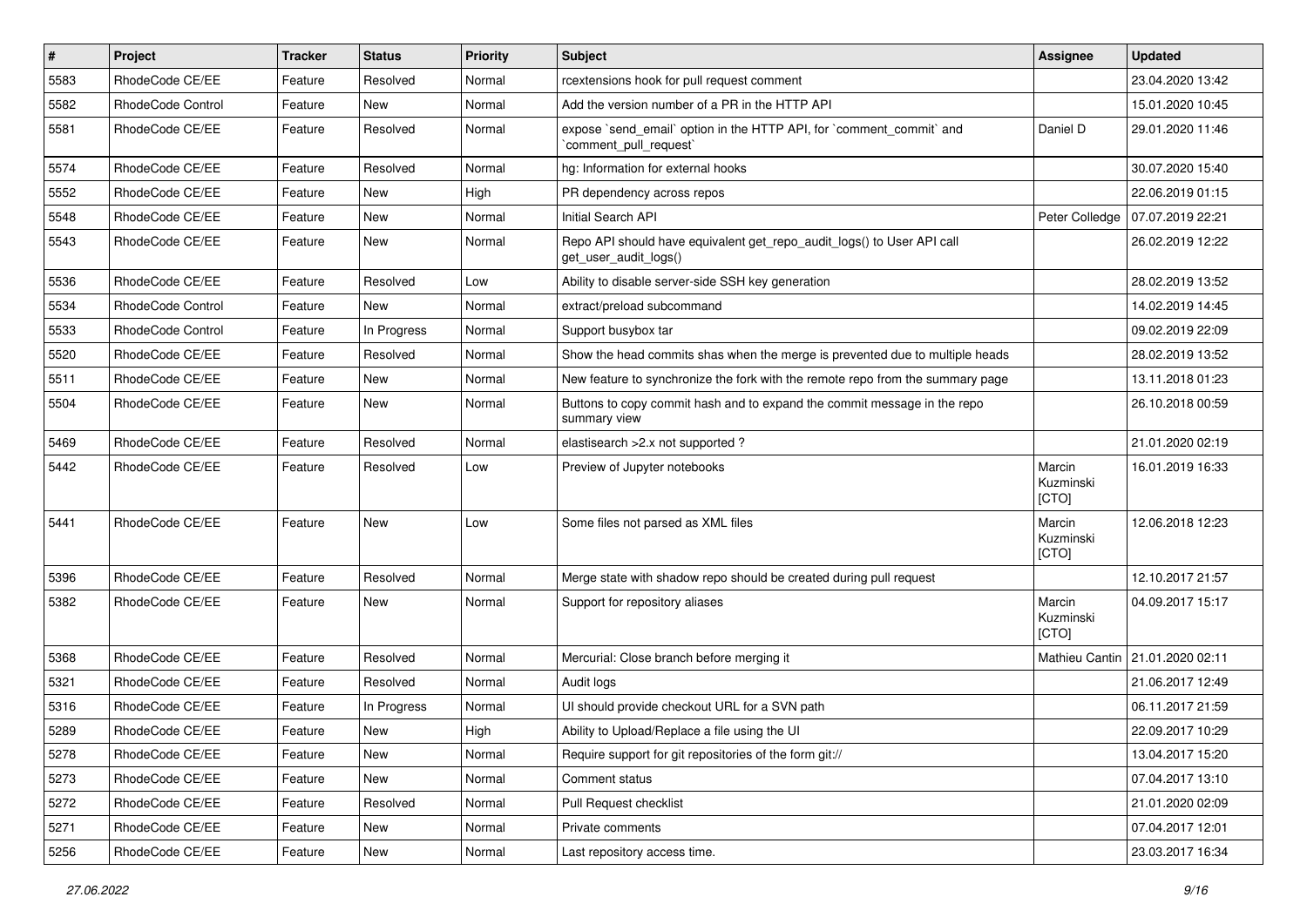| $\vert$ # | Project              | <b>Tracker</b> | <b>Status</b> | <b>Priority</b> | <b>Subject</b>                                                           | <b>Assignee</b>              | <b>Updated</b>   |
|-----------|----------------------|----------------|---------------|-----------------|--------------------------------------------------------------------------|------------------------------|------------------|
| 5187      | RhodeCode CE/EE      | Feature        | Resolved      | Normal          | changelog dynamic loading of commits                                     |                              | 12.06.2018 12:31 |
| 4301      | RhodeCode CE/EE      | Feature        | New           | Normal          | [API] toggle force_password_reset in api for Idap users                  |                              | 28.10.2016 15:43 |
| 4272      | RhodeCode CE/EE      | Feature        | New           | Normal          | Better SPAM protection                                                   |                              | 12.10.2016 11:14 |
| 4267      | RhodeCode CE/EE      | Feature        | Resolved      | Normal          | [ce, ee] jira tracker integration wildcard project key support           | Daniel D                     | 10.10.2016 20:13 |
| 4232      | RhodeCode CE/EE      | Feature        | <b>New</b>    | Normal          | [ce, ee, pr, compare] redo diffs, support side by side diffs, html diffs | Daniel D                     | 25.10.2016 15:40 |
| 4226      | RhodeCode CE/EE      | Feature        | <b>New</b>    | Normal          | [settings, system info] add VCS and Channelstream status to System Info  |                              | 14.09.2016 16:45 |
| 4225      | RhodeCode CE/EE      | Feature        | Resolved      | Normal          | [ce, ee] repo group integrations cascade to child repo groups            | Daniel D                     | 14.09.2016 11:12 |
| 4222      | RhodeCode CE/EE      | Feature        | New           | Normal          | Configurable detection of READMEs                                        |                              | 09.09.2016 10:05 |
| 4220      | RhodeCode Appenlight | Feature        | <b>New</b>    | Low             | Search params allow sorting of result.                                   |                              | 06.09.2016 16:33 |
| 4219      | RhodeCode CE/EE      | Feature        | Resolved      | Normal          | [ce, ee] Add mandatory reviewers for pull requests                       | Marcin<br>Kuzminski<br>[CTO] | 20.06.2017 15:23 |
| 4213      | RhodeCode CE/EE      | Feature        | <b>New</b>    | High            | Embed PostgreSQL database                                                | Marcin<br>Kuzminski<br>[CTO] | 03.09.2016 23:45 |
| 4211      | RhodeCode CE/EE      | Feature        | Resolved      | Normal          | [ce, ee] increase webhook flexibility                                    | Marcin<br>Kuzminski<br>[CTO] | 20.06.2022 10:55 |
| 4207      | RhodeCode CE/EE      | Feature        | Resolved      | Normal          | Support for obsolescence markers in changelog UI                         |                              | 19.05.2017 16:14 |
| 4193      | RhodeCode CE/EE      | Feature        | In Progress   | Normal          | Improve Filter Functionality in the Change Log                           | Marcin<br>Kuzminski<br>[CTO] | 22.09.2017 10:25 |
| 4192      | RhodeCode CE/EE      | Feature        | Resolved      | Normal          | [ce, ee] slack/hipchat integrations group commits by branch pushed       |                              | 09.09.2016 19:01 |
| 4191      | RhodeCode CE/EE      | Feature        | <b>New</b>    | Normal          | Add custom Image logo option to header                                   |                              | 22.08.2016 14:49 |
| 4183      | RhodeCode CE/EE      | Feature        | Resolved      | Normal          | Different roles for PR reviewers                                         | Daniel D                     | 12.10.2020 23:13 |
| 4182      | RhodeCode CE/EE      | Feature        | New           | Normal          | add direct link from notification to corresponding PR                    |                              | 19.08.2016 12:35 |
| 4175      | RhodeCode CE/EE      | Feature        | Resolved      | Normal          | [ce, ee] repo group integrations                                         | Daniel D                     | 16.08.2016 20:00 |
| 4157      | RhodeCode CE/EE      | Feature        | New           | Normal          | [integrations] Integrate with industry standard SW development tools     | Daniel D                     | 08.08.2016 12:55 |
| 4144      | RhodeCode CE/EE      | Feature        | New           | Normal          | [ux] improve enable/disable of notifications                             |                              | 02.08.2016 17:19 |
| 4074      | RhodeCode CE/EE      | Feature        | New           | Normal          | Edit review comment                                                      | Bartłomiej<br>Wołyńczyk      | 17.04.2018 21:51 |
| 4071      | RhodeCode Appenlight | Feature        | New           | Normal          | Allow for easy out-out of assigned permissions                           |                              | 05.07.2016 10:14 |
| 4064      | RhodeCode Appenlight | Feature        | New           | Normal          | Create a multiple action feature for Reports and Logs lists              |                              | 30.06.2016 15:18 |
| 4063      | RhodeCode Appenlight | Feature        | New           | Normal          | add option to specify custom value in dashboard select                   |                              | 30.06.2016 15:17 |
| 4062      | RhodeCode Appenlight | Feature        | New           | Normal          | A way to see browser breakdown for an error                              |                              | 30.06.2016 15:16 |
| 4061      | RhodeCode Appenlight | Feature        | New           | Normal          | Timezone for applications                                                |                              | 30.06.2016 15:16 |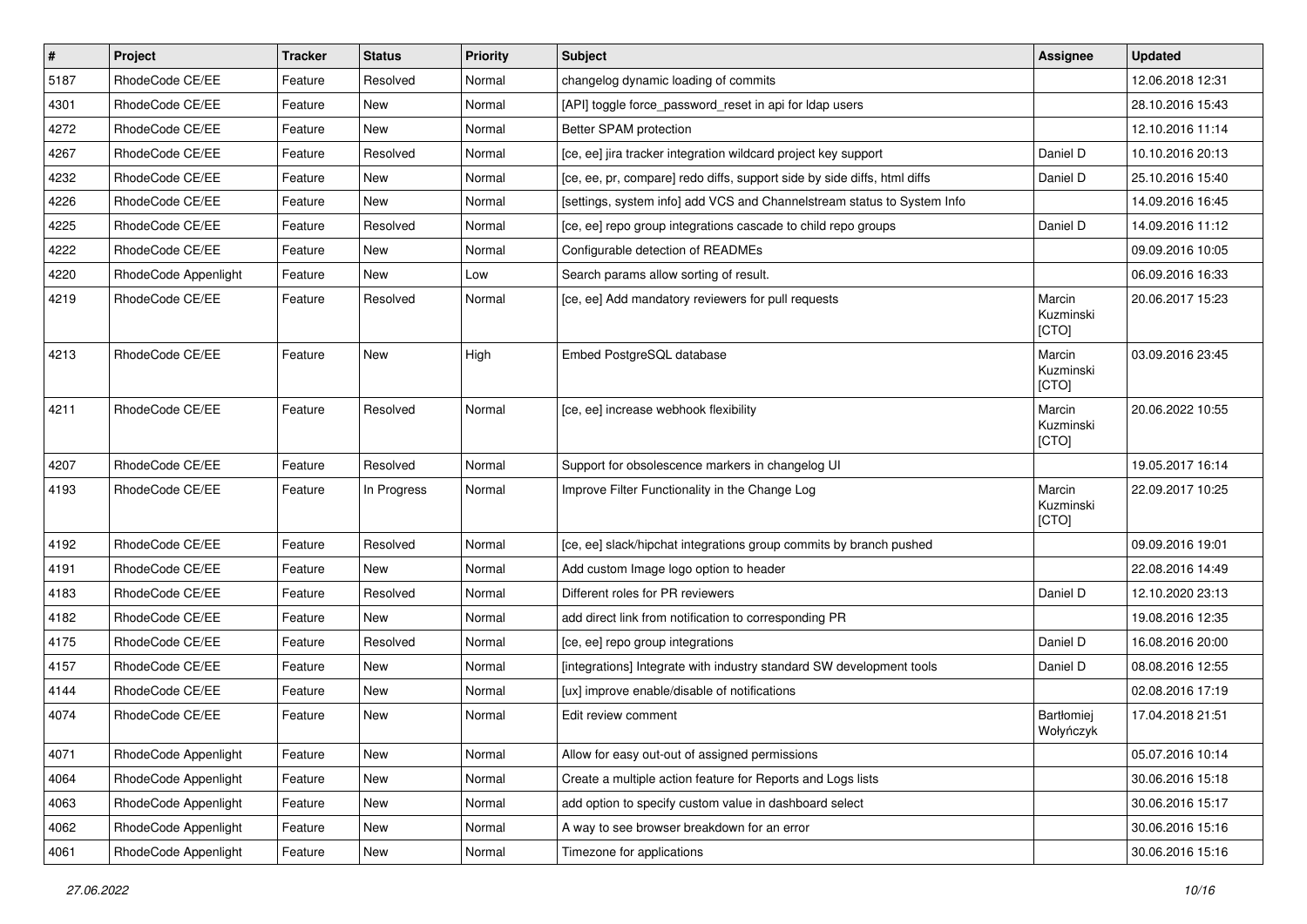| $\vert$ # | Project              | <b>Tracker</b> | <b>Status</b> | <b>Priority</b> | <b>Subject</b>                                                            | Assignee                     | <b>Updated</b>   |
|-----------|----------------------|----------------|---------------|-----------------|---------------------------------------------------------------------------|------------------------------|------------------|
| 4060      | RhodeCode Appenlight | Feature        | New           | Normal          | Replayable requests                                                       |                              | 30.06.2016 15:15 |
| 4059      | RhodeCode Appenlight | Feature        | <b>New</b>    | Normal          | Server Monitoring                                                         |                              | 30.06.2016 15:15 |
| 4057      | RhodeCode Appenlight | Feature        | New           | Normal          | Negation option for search filter                                         |                              | 30.06.2016 15:12 |
| 4056      | RhodeCode Appenlight | Feature        | <b>New</b>    | Normal          | Optionally allow to filter graphs per machine in dashboard                |                              | 30.06.2016 15:12 |
| 4044      | RhodeCode CE/EE      | Feature        | Resolved      | Normal          | Branch permissions                                                        |                              | 30.08.2018 09:48 |
| 4017      | RhodeCode Appenlight | Feature        | <b>New</b>    | Low             | application logos need help                                               |                              | 14.06.2016 11:52 |
| 4000      | RhodeCode CE/EE      | Feature        | <b>New</b>    | Normal          | Make compare more functional                                              | Marcin<br>Kuzminski<br>[CTO] | 18.11.2017 19:11 |
| 3999      | RhodeCode CE/EE      | Feature        | Resolved      | Normal          | Add `send account information` to user creation page                      |                              | 28.06.2016 15:22 |
| 3981      | RhodeCode CE/EE      | Feature        | Resolved      | Normal          | Add cloud hosting like Gitlab, GitHub                                     |                              | 02.03.2020 09:14 |
| 3980      | RhodeCode CE/EE      | Feature        | New           | Normal          | Add CI engine                                                             |                              | 05.06.2016 21:32 |
| 3979      | RhodeCode CE/EE      | Feature        | <b>New</b>    | Normal          | Add kanban board                                                          |                              | 05.06.2016 21:20 |
| 3978      | RhodeCode CE/EE      | Feature        | New           | Normal          | Add bug tracker                                                           |                              | 05.06.2016 21:20 |
| 3977      | RhodeCode CE/EE      | Feature        | <b>New</b>    | Normal          | Wiki                                                                      |                              | 05.06.2016 21:11 |
| 3486      | RhodeCode CE/EE      | Feature        | New           | Normal          | expose origin of permission in perm dict for users                        |                              | 06.06.2016 10:54 |
| 3472      | RhodeCode CE/EE      | Feature        | <b>New</b>    | Normal          | Expose unified hooks that can be used in SSH backend                      |                              | 14.04.2016 17:54 |
| 3460      | RhodeCode CE/EE      | Feature        | New           | Normal          | [ux, frontend] hide "show more" button when there is nothing more to show |                              | 11.04.2016 13:37 |
| 3455      | RhodeCode CE/EE      | Feature        | New           | Normal          | [ux] commit message search should render entire commit message            |                              | 07.04.2016 17:50 |
| 3440      | RhodeCode CE/EE      | Feature        | New           | Normal          | [design, ux] mock-up user interface for adding a branch/bookmark          |                              | 05.04.2016 09:21 |
| 3373      | RhodeCode CE/EE      | Feature        | New           | Normal          | Allow to create Bookmarks and Branches from UI                            |                              | 05.04.2016 09:21 |
| 2882      | RhodeCode CE/EE      | Feature        | New           | Normal          | Bulk comment submit                                                       |                              | 17.03.2016 17:50 |
| 2817      | RhodeCode CE/EE      | Feature        | Resolved      | Normal          | Make largefiles downloadable from the interface                           |                              | 27.03.2017 14:04 |
| 2539      | RhodeCode CE/EE      | Feature        | Feedback      | Normal          | Recursive deletion of resources                                           |                              | 20.04.2016 08:52 |
| 1457      | RhodeCode CE/EE      | Feature        | New           | Normal          | add allow permissions inheritance on repo groups                          |                              | 22.09.2017 10:27 |
| 1131      | RhodeCode CE/EE      | Feature        | Resolved      | Normal          | Implement default reviewers for code review                               | Daniel D                     | 21.09.2016 18:28 |
| 1055      | RhodeCode CE/EE      | Feature        | Resolved      | Normal          | [pr, vcs] Expose the shadow repository of a pull request                  | Martin<br>Bornhold           | 26.10.2016 10:33 |
| 687       | Documentation        | Feature        | New           | Normal          | [Integraton] - Elastic search integration                                 | <b>Brian Butler</b>          | 01.07.2016 14:15 |
| 659       | Documentation        | Feature        | New           | Normal          | Peer to Peer Failover                                                     | <b>Brian Butler</b>          | 01.07.2016 14:15 |
| 317       | Documentation        | Feature        | New           | High            | Styling                                                                   | <b>Brian Butler</b>          | 07.07.2016 10:10 |
| 148       | RhodeCode CE/EE      | Feature        | New           | Normal          | [comments] Add per file and multiline comments in a changeset             |                              | 25.05.2016 10:20 |
| 5677      | RhodeCode CE/EE      | Support        | <b>New</b>    | Normal          | PR cross merge                                                            |                              | 28.01.2022 16:59 |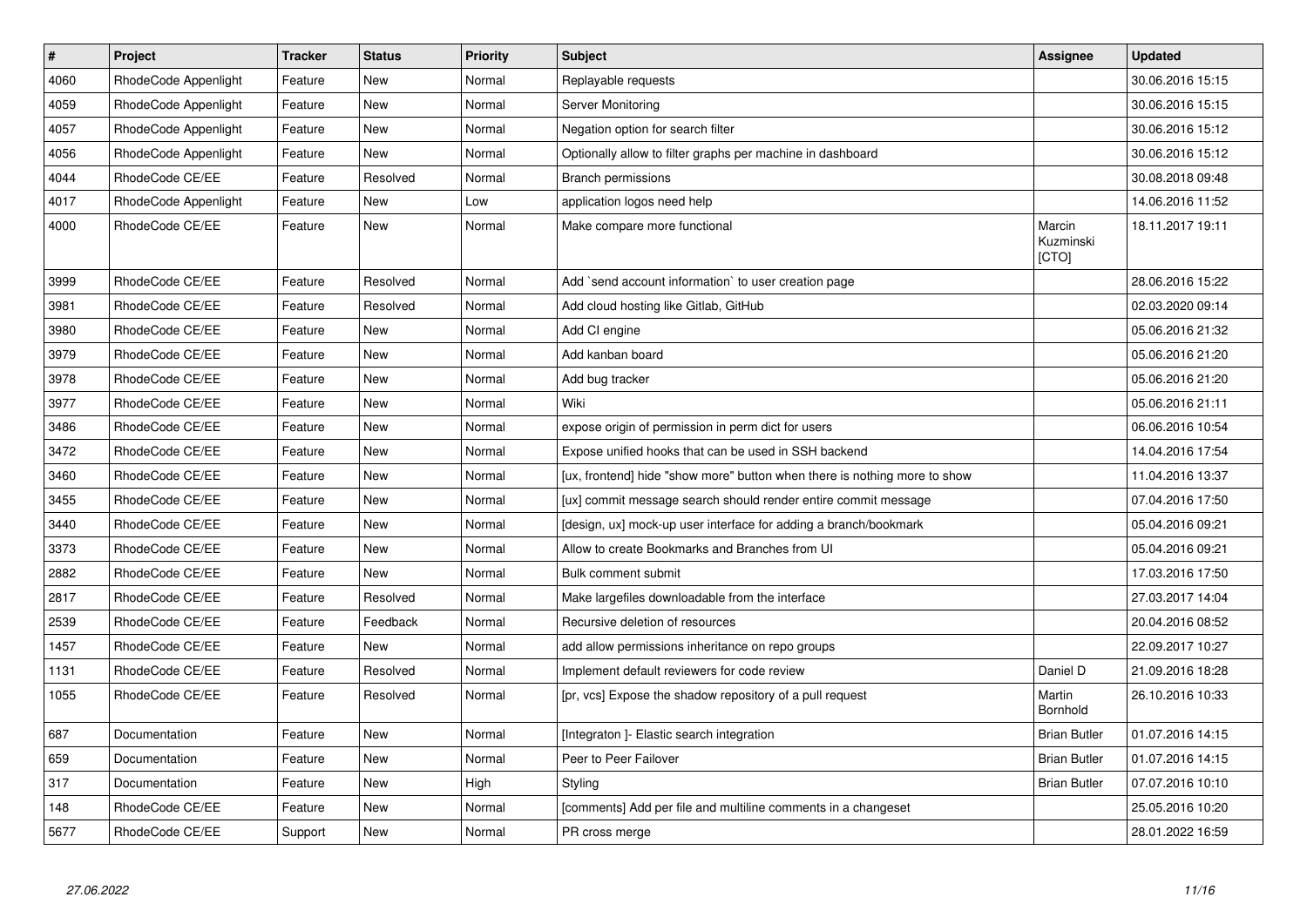| $\#$ | Project         | Tracker | <b>Status</b> | <b>Priority</b> | <b>Subject</b>                                                                                                                    | <b>Assignee</b>     | <b>Updated</b>   |
|------|-----------------|---------|---------------|-----------------|-----------------------------------------------------------------------------------------------------------------------------------|---------------------|------------------|
| 5639 | RhodeCode CE/EE | Support | New           | High            | 500 Internal Server Error   The server has either erred  after importing Database<br>from backup                                  |                     | 22.11.2020 09:15 |
| 5618 | RhodeCode CE/EE | Support | New           | Normal          | Getting HTTP 502 Bad Gateway when trying to push (or clone) on a slow network                                                     |                     | 27.05.2020 21:56 |
| 5609 | RhodeCode CE/EE | Support | Resolved      | Normal          | Change git diff algorithm                                                                                                         |                     | 31.03.2020 22:08 |
| 5593 | RhodeCode CE/EE | Support | New           | Normal          | SSH connections                                                                                                                   |                     | 17.02.2020 16:18 |
| 5591 | Documentation   | Support | New           | Normal          | documentation typo                                                                                                                |                     | 04.02.2020 19:43 |
| 5554 | RhodeCode CE/EE | Support | Resolved      | Normal          | How to increase number of commits shown in pagination on dashboard and<br>changelog                                               |                     | 21.01.2020 02:08 |
| 5546 | RhodeCode CE/EE | Support | Resolved      | Normal          | experiments with mercurial 4.9                                                                                                    |                     | 26.03.2019 09:23 |
| 5544 | RhodeCode CE/EE | Support | Resolved      | Normal          | Use of authentication token with LDAP account results in account lockout when max<br>bad password attempts are configured in LDAP |                     | 27.02.2019 10:09 |
| 5541 | RhodeCode CE/EE | Support | New           | Normal          | <b>SVN Settings: Repository Patterns</b>                                                                                          |                     | 16.12.2019 15:35 |
| 5529 | Documentation   | Support | New           | Normal          | Documentation does not detail watched repositories                                                                                |                     | 07.02.2019 00:16 |
| 5527 | RhodeCode CE/EE | Support | New           | Normal          | API: expose human readable failure reason                                                                                         |                     | 30.01.2019 17:43 |
| 5516 | RhodeCode CE/EE | Support | Resolved      | High            | Cannot log into RhodeCode                                                                                                         | Thierry<br>Wynsdau  | 28.05.2020 20:28 |
| 5503 | RhodeCode CE/EE | Support | New           | Normal          | failed to upgrade to 4.13.3                                                                                                       |                     | 06.11.2018 18:28 |
| 5499 | RhodeCode CE/EE | Support | New           | Normal          | ERROR [celery.worker.consumer.consumer] consumer: Cannot connect                                                                  |                     | 11.09.2018 08:39 |
| 5497 | RhodeCode CE/EE | Support | New           | Normal          | hg push hangs                                                                                                                     |                     | 30.08.2018 22:15 |
| 5496 | RhodeCode CE/EE | Support | New           | Normal          | database migration 4.11.6 mysql to 4.12.4 postgres                                                                                |                     | 27.08.2018 21:17 |
| 5495 | RhodeCode CE/EE | Support | New           | Normal          | Idap to crowd users groups sync source                                                                                            |                     | 10.09.2018 22:09 |
| 5491 | RhodeCode CE/EE | Support | New           | Urgent          | Upgrade RhodeCode Community + VCSSERVER from 4.10.4 to 4.12.4, pull request<br>stop working with reviewers                        |                     | 30.08.2018 09:47 |
| 5484 | RhodeCode CE/EE | Support | New           | Normal          | Setting up ssh, remote hg not found                                                                                               |                     | 06.07.2018 23:41 |
| 5468 | RhodeCode CE/EE | Support | New           | Normal          | Check logic for updating last commit for repository groups                                                                        |                     | 30.08.2018 09:47 |
| 5423 | Documentation   | Support | Resolved      | Normal          | API-Documentation for Method "create_repo_group" faulty                                                                           |                     | 22.01.2018 16:23 |
| 5395 | RhodeCode CE/EE | Support | Resolved      | Normal          | Svn protocols and performance                                                                                                     |                     | 04.04.2019 18:08 |
| 5394 | RhodeCode CE/EE | Support | New           | Normal          | SVN to Git / Mercurial Migration                                                                                                  |                     | 03.10.2017 09:29 |
| 5375 | RhodeCode CE/EE | Support | Resolved      | Normal          | How do I configure "Go to" to just search repository names?                                                                       |                     | 16.08.2017 18:00 |
| 5269 | RhodeCode CE/EE | Support | New           | Normal          | Upgrade from RC EE 3.7.1 to RC EE 4.x                                                                                             |                     | 29.06.2017 19:36 |
| 5255 | RhodeCode CE/EE | Support | New           | Normal          | I can't access issues created by me from mail                                                                                     |                     | 04.04.2017 11:28 |
| 5237 | Documentation   | Support | New           | Normal          | documentation for DR                                                                                                              |                     | 06.03.2017 23:34 |
| 4677 | RhodeCode CE/EE | Support | Resolved      | High            | API get_repo_refs not working?                                                                                                    |                     | 19.12.2016 11:46 |
| 4303 | RhodeCode CE/EE | Support | New           | Normal          | rhodecode instance                                                                                                                |                     | 08.11.2016 16:32 |
| 4269 | RhodeCode CE/EE | Support | Resolved      | Normal          | Allow flash messages to be permanently surpressed                                                                                 | <b>Marcin Lulek</b> | 14.10.2016 12:46 |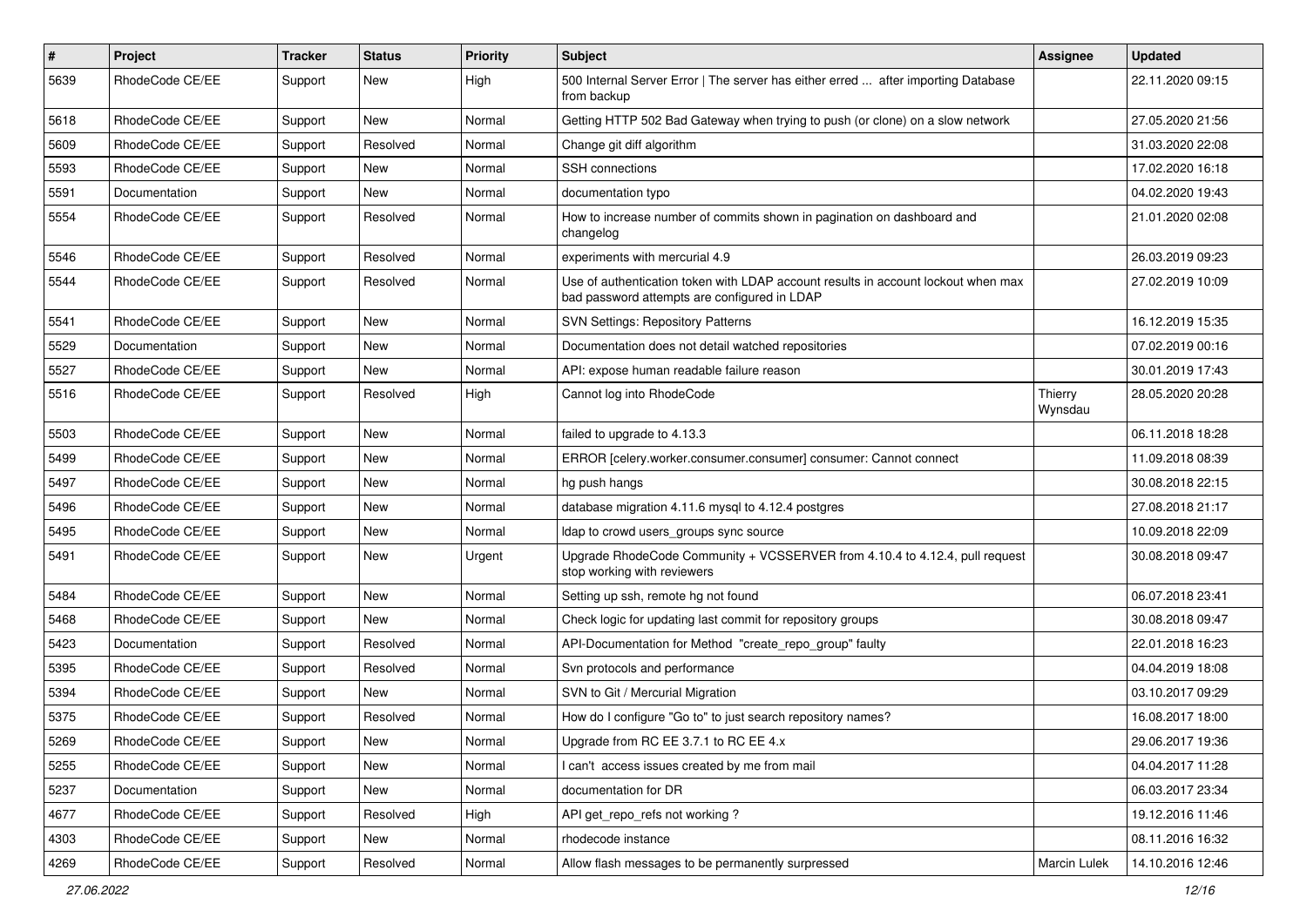| $\pmb{\#}$ | Project         | <b>Tracker</b> | <b>Status</b> | <b>Priority</b> | Subject                                                                                   | Assignee                     | <b>Updated</b>   |
|------------|-----------------|----------------|---------------|-----------------|-------------------------------------------------------------------------------------------|------------------------------|------------------|
| 4252       | RhodeCode CE/EE | Support        | <b>New</b>    | Normal          | Backup & Recovery                                                                         |                              | 07.10.2016 19:47 |
| 4244       | RhodeCode CE/EE | Support        | Resolved      | Normal          | mod_dav_svn template error when using auth_realm with spaces in it                        | Martin<br>Bornhold           | 28.09.2016 12:07 |
| 4243       | RhodeCode CE/EE | Support        | Resolved      | High            | Gist visibility update?                                                                   | Martin<br>Bornhold           | 27.09.2016 06:40 |
| 4227       | RhodeCode CE/EE | Support        | Resolved      | Normal          | VBScript files detected as text/plain - no syntax highlighting                            |                              | 14.09.2016 22:38 |
| 4081       | RhodeCode CE/EE | Support        | Resolved      | Normal          | Receiving server 500 error when trying to clone repo from windows client using<br>eclipse |                              | 12.07.2016 14:30 |
| 3967       | RhodeCode CE/EE | Support        | In Progress   | Normal          | Server 500 error                                                                          |                              | 11.08.2016 13:39 |
| 3364       | RhodeCode CE/EE | Support        | <b>New</b>    | High            | Allow Specifying the Commit Message for Pull Request Merges                               |                              | 17.04.2018 21:51 |
| 3332       | RhodeCode CE/EE | Support        | New           | Normal          | LDAP settings page: Add button "test connection"                                          |                              | 17.03.2016 10:23 |
| 5537       | RhodeCode CE/EE | Task           | Resolved      | Normal          | Add owner to create_pull_request API                                                      |                              | 28.02.2019 13:52 |
| 5408       | Documentation   | Task           | Resolved      | Low             | Upate nginx documentation for non standard SSL port                                       |                              | 12.07.2018 23:21 |
| 5404       | RhodeCode CE/EE | Task           | New           | Normal          | Add an option to detach review rules when deleting an user                                |                              | 22.11.2017 11:23 |
| 5400       | RhodeCode CE/EE | Task           | New           | Normal          | User group - subgroup support                                                             |                              | 06.11.2017 22:00 |
| 5391       | RhodeCode CE/EE | Task           | Resolved      | High            | Secure Email change                                                                       |                              | 17.04.2018 21:50 |
| 5386       | RhodeCode CE/EE | Task           | Resolved      | Normal          | Increase security for Email Change                                                        | Marcin<br>Kuzminski<br>[CTO] | 17.02.2018 17:29 |
| 5343       | RhodeCode CE/EE | Task           | Resolved      | Normal          | SSH key management and SSH support                                                        |                              | 18.08.2017 23:50 |
| 5326       | RhodeCode CE/EE | Task           | Resolved      | Normal          | Public usergroup profile                                                                  | Bartłomiej<br>Wołyńczyk      | 22.02.2018 15:44 |
| 5270       | RhodeCode CE/EE | Task           | New           | Normal          | Comments updates                                                                          | Bartłomiej<br>Wołyńczyk      | 17.04.2018 21:51 |
| 5265       | RhodeCode CE/EE | Task           | Resolved      | Normal          | Enable phases support                                                                     |                              | 11.05.2017 11:10 |
| 5235       | RhodeCode CE/EE | Task           | Resolved      | Normal          | relative image support                                                                    |                              | 10.03.2017 23:37 |
| 5229       | RhodeCode CE/EE | Task           | Resolved      | Normal          | add support for https://clipboardjs.com/                                                  |                              | 21.01.2020 02:19 |
| 5225       | RhodeCode CE/EE | Task           | Resolved      | Normal          | add tag of author/contribitor to comments                                                 |                              | 11.05.2017 11:10 |
| 5221       | RhodeCode CE/EE | Task           | Resolved      | Normal          | Missing comment type in emails                                                            |                              | 19.02.2017 21:46 |
| 5207       | RhodeCode CE/EE | Task           | Resolved      | Low             | Release 4.6.1                                                                             |                              | 13.02.2017 18:04 |
| 5203       | RhodeCode CE/EE | Task           | Resolved      | Normal          | optimise large repos speed                                                                |                              | 08.09.2017 16:10 |
| 5202       | RhodeCode CE/EE | Task           | Resolved      | Normal          | run git gc and git repack on GIT repos when we have a scheduler via celery in<br>pyramid  |                              | 04.12.2017 20:49 |
| 5201       | RhodeCode CE/EE | Task           | Resolved      | Normal          | API: implement describe-methods                                                           |                              | 13.02.2017 15:57 |
| 5200       | RhodeCode CE/EE | Task           | New           | Normal          | investigate search improvements                                                           |                              | 16.12.2019 16:04 |
| 5198       | RhodeCode CE/EE | Task           | Resolved      | Normal          | remove pyro4 from enterprise                                                              |                              | 07.02.2017 19:28 |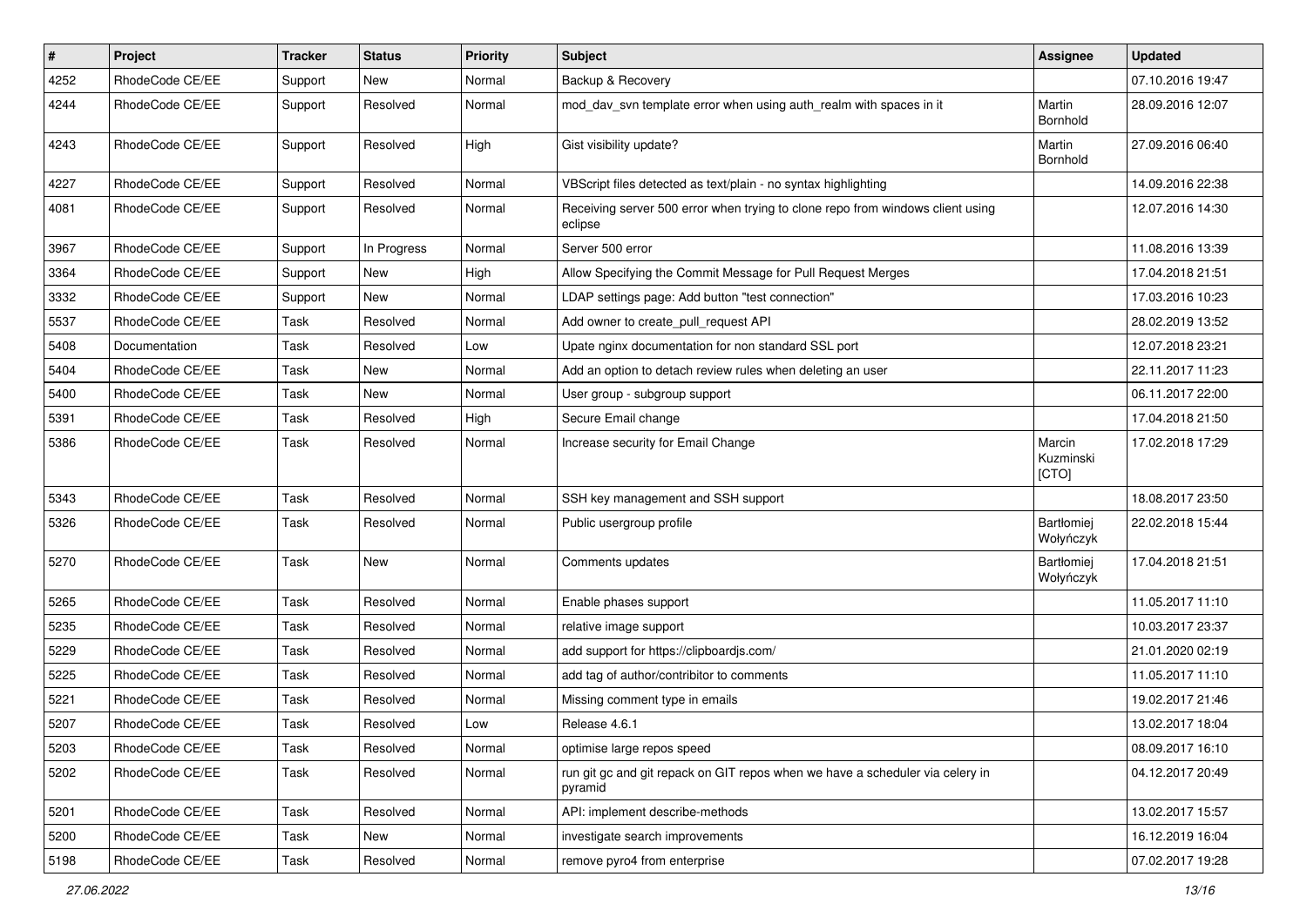| #    | Project         | <b>Tracker</b> | <b>Status</b> | <b>Priority</b> | <b>Subject</b>                                                                                     | <b>Assignee</b>              | <b>Updated</b>   |
|------|-----------------|----------------|---------------|-----------------|----------------------------------------------------------------------------------------------------|------------------------------|------------------|
| 5184 | RhodeCode CE/EE | Task           | Resolved      | Normal          | bump pyramid to 1.7.X                                                                              |                              | 06.02.2017 21:50 |
| 5150 | RhodeCode CE/EE | Task           | Resolved      | Normal          | Password reset promts in my account should be hidden in accounts that are not of<br>type rhodecode | Marcin<br>Kuzminski<br>[CTO] | 02.01.2017 16:34 |
| 4678 | RhodeCode CE/EE | Task           | Resolved      | Normal          | Release 4.5.2                                                                                      |                              | 19.12.2016 17:32 |
| 4670 | RhodeCode CE/EE | Task           | Resolved      | Normal          | Release 4.5.1                                                                                      | Marcin<br>Kuzminski<br>[CTO] | 06.12.2016 21:13 |
| 4669 | RhodeCode CE/EE | Task           | <b>New</b>    | Normal          | disable pytest sugar on nix-build                                                                  |                              | 01.12.2016 12:52 |
| 4666 | RhodeCode CE/EE | Task           | Resolved      | Normal          | Bump git and mercurial to latest versions                                                          |                              | 02.12.2016 19:01 |
| 4312 | RhodeCode CE/EE | Task           | New           | Normal          | Storage location changes                                                                           |                              | 11.07.2017 13:31 |
| 4311 | RhodeCode CE/EE | Task           | Resolved      | Normal          | Diffs feedback                                                                                     | Daniel D                     | 26.11.2016 14:10 |
| 4305 | RhodeCode CE/EE | Task           | Resolved      | Normal          | Meta-tagging could be excluded from limit                                                          |                              | 09.11.2016 19:27 |
| 4299 | RhodeCode CE/EE | Task           | New           | Normal          | TEMPLATE repo groups                                                                               |                              | 22.09.2017 10:26 |
| 4297 | RhodeCode CE/EE | Task           | Resolved      | Normal          | redo the my-pull-requests page to use the datagrid                                                 | Marcin<br>Kuzminski<br>[CTO] | 01.11.2016 09:31 |
| 4290 | RhodeCode CE/EE | Task           | <b>New</b>    | Normal          | Allow to transplant the review status to merged commits                                            |                              | 17.04.2018 21:50 |
| 4289 | RhodeCode CE/EE | Task           | New           | Low             | [ce, ee] clean up pygments lexer functions + handling                                              | Daniel D                     | 21.10.2016 14:44 |
| 4288 | RhodeCode CE/EE | Task           | Resolved      | Normal          | [ce, ee] unify controllers that use diffs                                                          | Daniel D                     | 02.08.2017 11:41 |
| 4283 | RhodeCode CE/EE | Task           | Resolved      | Normal          | bump whoosh to 2.7.4 release                                                                       |                              | 13.12.2016 21:08 |
| 4282 | RhodeCode CE/EE | Task           | Resolved      | Normal          | Add inode limit together with disk usage                                                           | Marcin<br>Kuzminski<br>[CTO] | 19.10.2016 12:18 |
| 4281 | RhodeCode CE/EE | Task           | Resolved      | Normal          | Fix docs on To `increase database performance`                                                     | Marcin<br>Kuzminski<br>[CTO] | 18.10.2016 16:39 |
| 4259 | RhodeCode CE/EE | Task           | Resolved      | Low             | Events, create post-create-user event                                                              | Daniel D                     | 30.01.2017 20:11 |
| 4251 | RhodeCode CE/EE | Task           | Feedback      | High            | [customer] Pull request with subrepos                                                              | Martin<br>Bornhold           | 10.11.2016 17:52 |
| 4246 | RhodeCode CE/EE | Task           | New           | Normal          | [ce, ee, vcs, git] add tests for annotated git tags                                                | Daniel D                     | 13.02.2018 18:03 |
| 4245 | RhodeCode CE/EE | Task           | Resolved      | Normal          | Convert control command to use http mode by default                                                | Marcin<br>Kuzminski<br>[CTO] | 14.10.2016 16:13 |
| 4238 | RhodeCode CE/EE | Task           | Resolved      | Normal          | default reviewers updates                                                                          | Daniel D                     | 06.10.2016 14:26 |
| 4237 | RhodeCode CE/EE | Task           | Resolved      | Normal          | Enable HTTP support                                                                                | Martin<br>Bornhold           | 12.10.2016 11:51 |
| 4235 | RhodeCode CE/EE | Task           | Resolved      | High            | Support GIT LFS server                                                                             |                              | 23.03.2017 17:24 |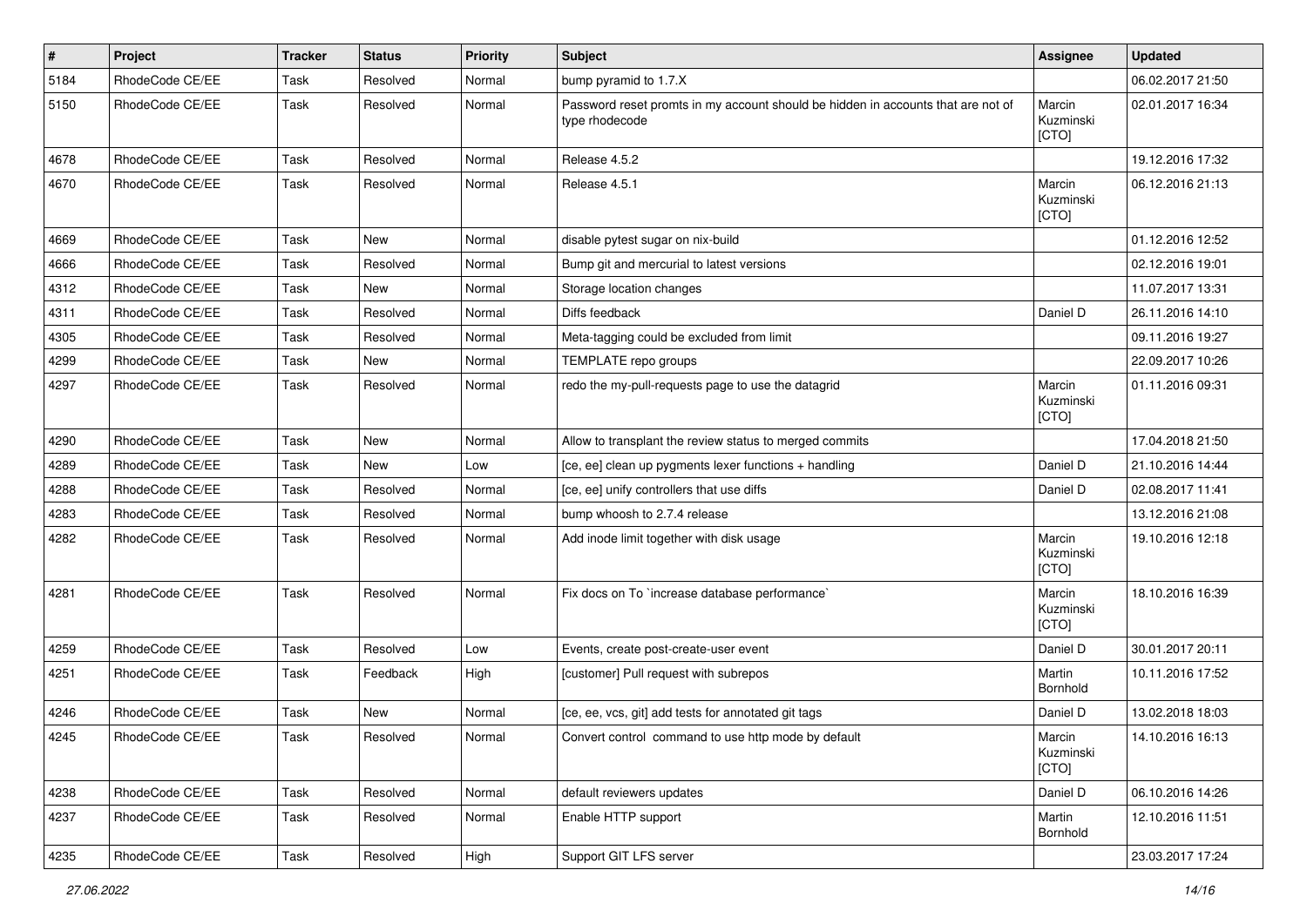| #    | Project              | <b>Tracker</b> | <b>Status</b> | <b>Priority</b> | Subject                                                                                               | Assignee                     | <b>Updated</b>   |
|------|----------------------|----------------|---------------|-----------------|-------------------------------------------------------------------------------------------------------|------------------------------|------------------|
| 4234 | RhodeCode CE/EE      | Task           | New           | Normal          | prepare and test RhodeCode VM image for AWS                                                           | <b>Marcin Lulek</b>          | 11.07.2017 13:32 |
| 4216 | RhodeCode CE/EE      | Task           | <b>New</b>    | Normal          | [ux, renderers] implement consistent rendering for text fields                                        |                              | 06.09.2016 11:46 |
| 4203 | RhodeCode CE/EE      | Task           | Resolved      | Normal          | Get rid of svn.proxy.parent path root, and replace it with reading storage location<br>from Database  | Martin<br>Bornhold           | 22.09.2016 14:31 |
| 4202 | RhodeCode CE/EE      | Task           | Resolved      | Normal          | Polish the 503.html page                                                                              | Daniel D                     | 30.08.2016 23:54 |
| 4197 | RhodeCode CE/EE      | Task           | New           | Normal          | [ce, ee] get list of users with their permissions to a repository                                     | Daniel D                     | 22.09.2017 10:30 |
| 4194 | RhodeCode CE/EE      | Task           | Resolved      | Normal          | move svn http backend out of labs into a real VCS settings                                            | Lisa Quatmann                | 14.09.2016 23:16 |
| 4181 | RhodeCode CE/EE      | Task           | Resolved      | Normal          | Integrations: allow root repos only integrations                                                      | Daniel D                     | 31.08.2016 17:44 |
| 4180 | RhodeCode CE/EE      | Task           | Resolved      | Normal          | integrations: possible limit the updates sent                                                         | Daniel D                     | 22.08.2016 12:22 |
| 4179 | RhodeCode CE/EE      | Task           | <b>New</b>    | Normal          | [ce, ee] refine perms summary list                                                                    | Daniel D                     | 14.09.2016 12:09 |
| 4169 | RhodeCode CE/EE      | Task           | Resolved      | Normal          | re-architecture celery support                                                                        |                              | 17.11.2017 19:21 |
| 4163 | RhodeCode CE/EE      | Task           | New           | Normal          | [ce, ee] celery refactor + upgrade                                                                    |                              | 15.08.2016 12:32 |
| 4153 | RhodeCode CE/EE      | Task           | Resolved      | Normal          | Optimize readme fetching by changing the system of readme detection                                   | Johannes<br>Bornhold         | 09.09.2016 10:17 |
| 4151 | RhodeCode CE/EE      | Task           | Resolved      | Normal          | [packaging] Subversion to current 1.9.X                                                               |                              | 09.09.2016 10:18 |
| 4147 | RhodeCode CE/EE      | Task           | New           | Normal          | [ce, ee, docs] Events documentation                                                                   | Daniel D                     | 15.08.2016 12:33 |
| 4140 | RhodeCode CE/EE      | Task           | Resolved      | Normal          | Check middleware chain status, and Verify that special middleware is catching<br>exceptions correctly |                              | 23.08.2016 12:13 |
| 4120 | RhodeCode CE/EE      | Task           | <b>New</b>    | Normal          | [ce] replace get_repo_nodes api                                                                       | Daniel D                     | 17.04.2018 21:49 |
| 4108 | RhodeCode CE/EE      | Task           | Resolved      | Normal          | Release 4.2.2                                                                                         |                              | 14.10.2016 13:08 |
| 4052 | RhodeCode Appenlight | Task           | <b>New</b>    | Normal          | release fixes                                                                                         | <b>Marcin Lulek</b>          | 29.06.2016 12:14 |
| 4051 | RhodeCode CE/EE      | Task           | New           | Normal          | [ux, renderering] Consistent formatting on text fields.                                               |                              | 22.09.2017 10:27 |
| 4045 | RhodeCode CE/EE      | Task           | New           | Normal          | File permissions                                                                                      |                              | 17.04.2018 21:49 |
| 4003 | RhodeCode CE/EE      | Task           | Resolved      | Normal          | User personal repository groups improvements                                                          |                              | 07.11.2016 16:12 |
| 3556 | RhodeCode CE/EE      | Task           | Resolved      | Normal          | Disable and rename initial repo scan flag                                                             | Marcin<br>Kuzminski<br>[CTO] | 22.04.2016 14:33 |
| 3504 | RhodeCode CE/EE      | Task           | In Progress   | Normal          | [routing] Move static assets under a common prefix                                                    |                              | 19.07.2016 12:27 |
| 3484 | RhodeCode CE/EE      | Task           | New           | Normal          | oauth: reduce required permissions for 3rd party                                                      |                              | 13.04.2016 12:33 |
| 3454 | RhodeCode CE/EE      | Task           | Feedback      | Normal          | [ce/ee] visually differentiate the two editions                                                       | Marcin<br>Kuzminski<br>[CTO] | 10.08.2016 03:30 |
| 3377 | RhodeCode CE/EE      | Task           | New           | Normal          | extra fields types extensions                                                                         |                              | 24.03.2016 15:23 |
| 3376 | RhodeCode CE/EE      | Task           | New           | Normal          | Repo action plugins                                                                                   |                              | 24.03.2016 15:21 |
| 3362 | RhodeCode CE/EE      | Task           | New           | Normal          | auth-plugins, indicate visually that plugin is turned on but NOT enabled                              |                              | 22.03.2016 19:03 |